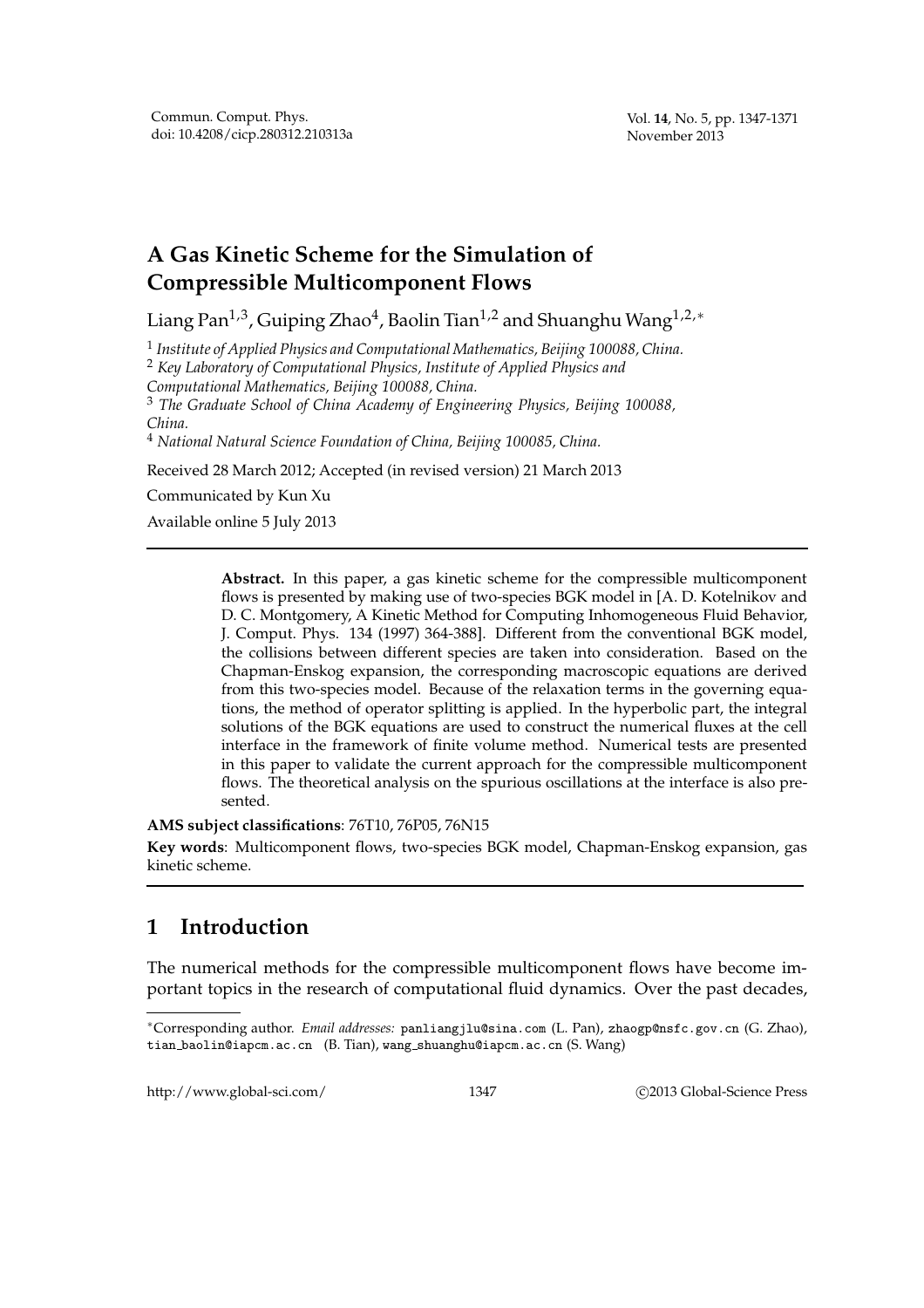significant progresses have been made to handle the multicomponent flows which are associated with discontinuities and shock waves. One of the popular approaches is to solve an extended system in which additional conservation equations are introduced to the original Euler equations. The additional equations describe the conservation of parameters, such as level set functions, mass fraction and ratio of specific heats in the mixture [1, 6, 13, 16, 21]. In order to eliminate the spurious oscillations and other computational inaccuracies in the conservative methods [1, 2, 11], some non-conservative approaches which capture the contact discontinuous by making use of additional nonconservative governing equations were proposed [1, 2, 11, 18–20, 22]. Another approach introduced by Karni [12] was to solve the Euler equations separately on each side of the interface by a method designed for a single-component flow, while the interface was dealt with in a different manner using a pressure evolution equation derived from the energy equation. Despite the fact that the method is not exactly conservative at the interface, reasonable results can be also obtained.

In recent years, the gas kinetic scheme based on the BGK model [3–5] for the compressible fluids proposed in [24,25] has attracted much attention. Based on the Chapman-Enskog expansion, the Euler as well as Navier-Stokes equations can be derived from the gas kinetic BGK model. In the framework of finite volume method, the BGK scheme makes use of the local integral solution of BGK model to compute a time-dependent gas distribution function at a cell interface. The numerical fluxes are obtained by taking moments of the distribution function in the gas evolution stage. As the BGK model is a statistical model, the particle transports and collisions are coupled in the whole gas evolution process, and the particle collision time controls the physical dissipative coefficients in the macroscopic equations. Since the gas evolution is associated with a relaxation process, i.e. from a non-equilibrium state to an equilibrium one, the entropy condition is satisfied automatically. Once the physical structure can be well resolved by the numerical cell size, in smooth regions, the scheme automatically gives an accurate compressible Navier-Stokes solution. Meanwhile, in the discontinuous regions, because of the delicate dissipative mechanism, the BGK scheme generates a stable and crisp shock transition. The BGK scheme has been extended to magnetohydrodynamics [23, 28], hyperbolic conservation laws with source terms [24] and shallow water flow [30]. The high order BGK scheme has also been developed [14,27]. Recently, a unified gas kinetic scheme [29] is developed for all Knudsen number flows, which is an extension of the gas-kinetic scheme from the continuum flow to the rarefied regime with discretization of velocity space.

The BGK-Based numerical methods for the multicomponent flow have also been proposed in recent years. A gas kinetic scheme for multicomponent flow was presented in [15, 26]. The basic idea of this method is that the evolution of each component is governed by a BGK model with its own equilibrium state, and the equilibrium states of both components are coupled in space and time due to the course of particle collisions, and the common variables in the equilibrium states are the macroscopic velocities and temperatures. By incorporating a conservative *γ*-model proposed in [1] into the BGK scheme, a gas kinetic *γ*-model BGK scheme for the compressible multicomponent flow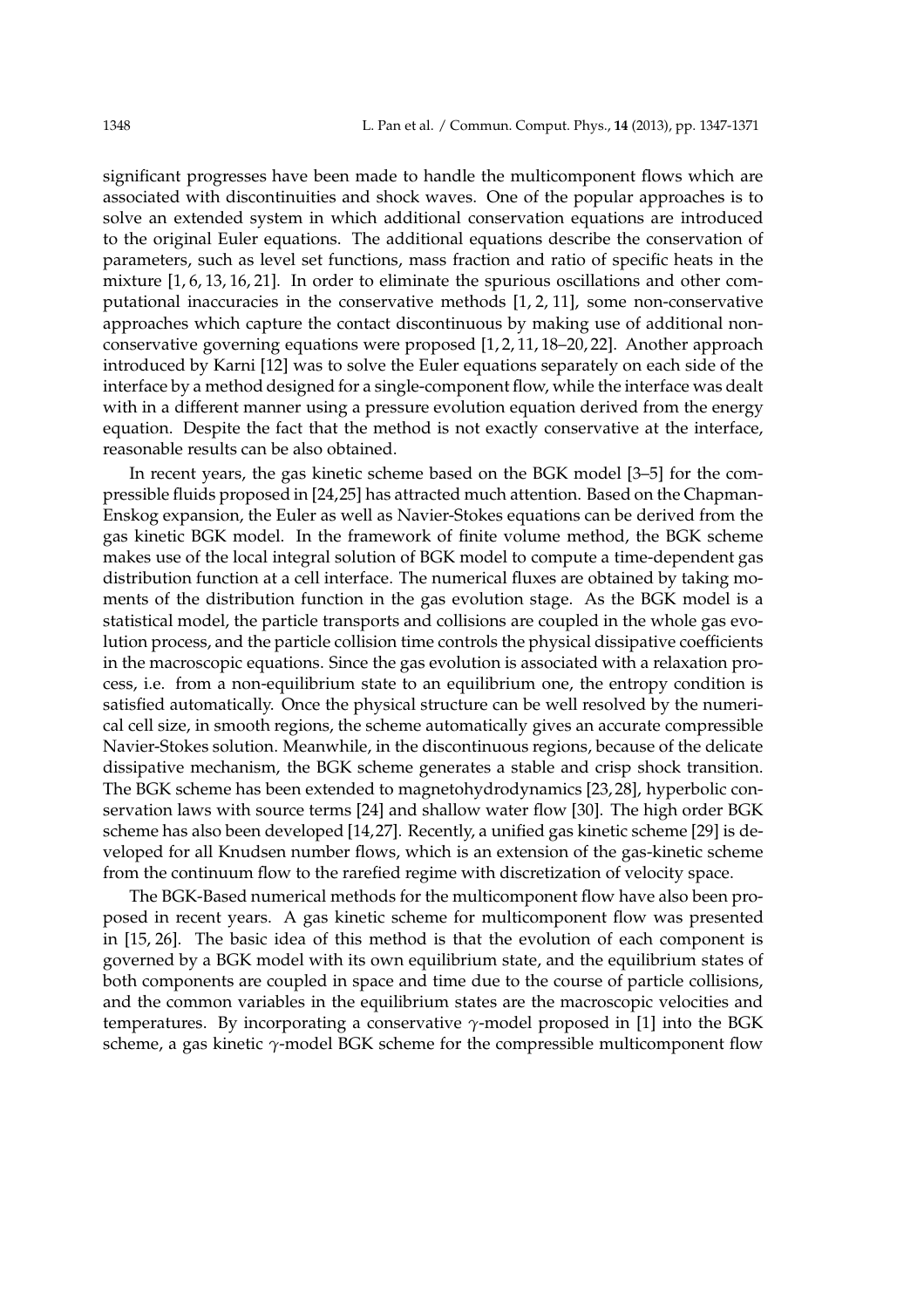was proposed in [8,9]. In the view of recovering the original equations by using the local equilibrium states, the *γ*-model equation in the conservation form can be easily incorporated into the BGK scheme. In this method, the interface of two materials with different ratios of specific heat is considered to be a contact discontinuity. Since only one BGKmodel needs to be solved, the *γ*-model BGK scheme is computationally efficient than the scheme presented in [15, 26].

The two-species BGK model was taken into consideration in [10]. In this model, the collisions between different species were taken into account. Similar with the methods proposed in [15, 26], in this model, each species is treated separately. Since the collisions between different species are considered, more physical information could be obtained from this model. With the Chapman-Enskog expansion, the macroscopic governing equations can be derived. Compared with the conventional Euler and Navier-Stokes equations, the relaxation terms appear in the governing equations, which are derived from integral over the additional collision terms. A gas kinetic scheme for the multicomponent flow was presented based on this model. Because of the relaxation terms, the method of operator splitting is used so as to avoid the difficulty to deal with relaxation terms. Making use of a switch function which connects both continuous region and discontinuous region, the distribution functions were constructed at the cell interface, and numerical fluxes can be obtained by taking moments of the distribution functions.

In this paper, a gas kinetic scheme for the compressible multicomponent flows will be presented based on the two-species BGK model. With the Chapman-Enskog expansion, the governing equations derived in [10] will be presented. Similar with the Boltzmann equation and the conventional BGK model, the entropy condition of this two-species BGK model will be proved. Because both species are treated separately in the two-species BGK model, it is possible for us to obtain more information of each species. Because of the appearance of relaxation term, the method of operator splitting is also used. In the hyperbolic part, based on the integral solution of the two-species BGK model, we construct the distribution functions by solving the BGK equations. The numerical fluxes across the cell interface are obtained by taking moments of the distribution functions. In the relaxation part, the second order Runge-Kutta method is used to deal with the relaxation terms. The numerical experiments will be presented to validate the scheme in one and two dimensional cases. In the numerical results, the spurious oscillations are observed at the interface in the contour of velocity and pressure. Based on the initial conditions with a density discontinuity evolving with uniform pressure and velocity [1], we analyze the reason of spurious oscillations and obtain so-called moment conditions that should be satisfied at the interface. These conditions are criterions to construct kinetic-based scheme for the multicomponent flow.

This paper is organized as follows. In section 2, we will introduce the two-species BGK model, prove the entropy condition of this model, and derive the macroscopic governing equations with the Chapman-Enskog expansion. In section 3, the outline of the numerical scheme will be presented. In section 4, some one and two dimensional numerical examples are presented to validate the scheme. In section 5, the reason of the spurious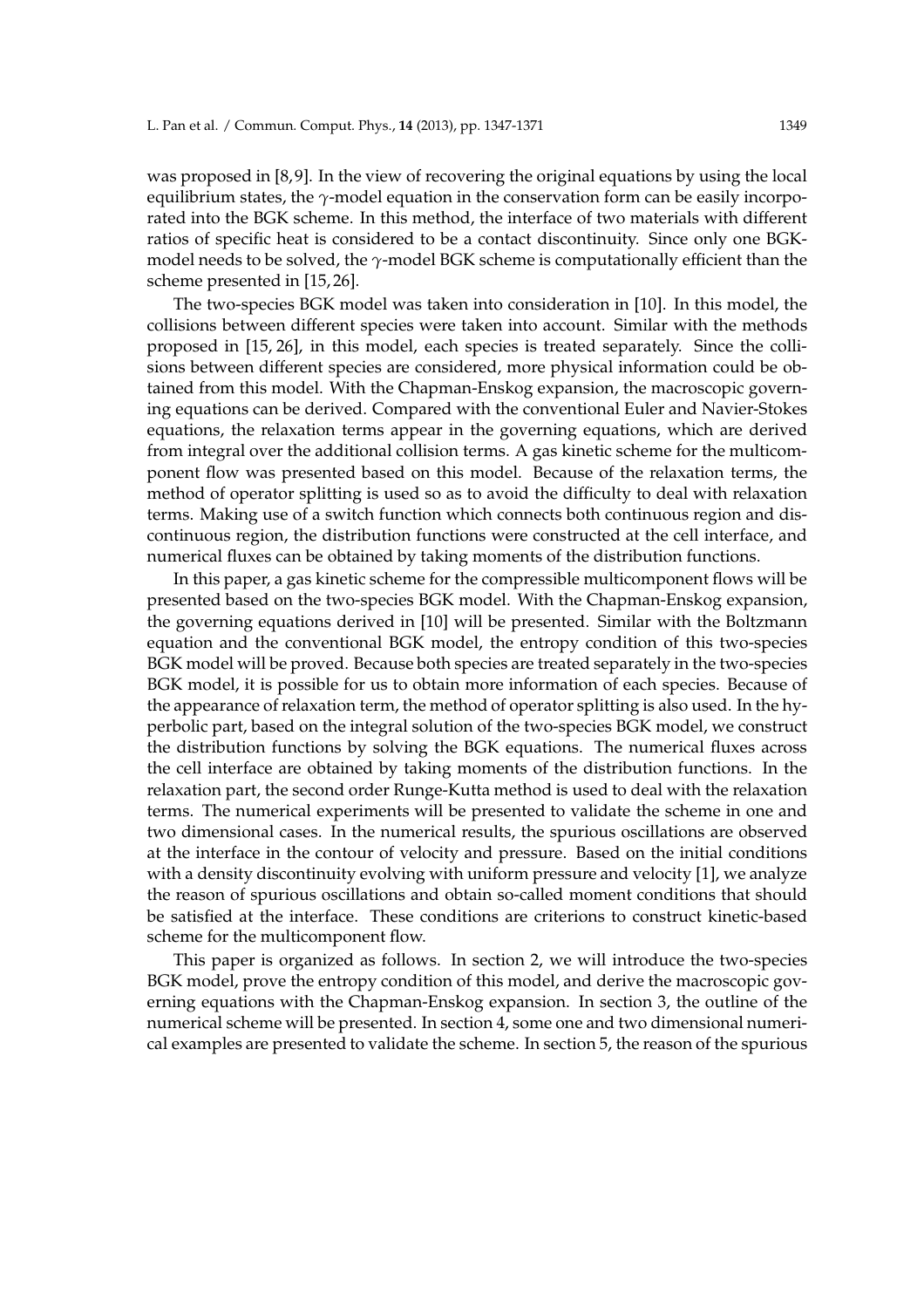oscillations in the contour of velocity and pressure at the interface will be analyzed. The last section is the conclusion.

## **2 Two-species BGK model**

### **2.1 BGK equations**

In this paper, we consider two types of molecules, identified by 1 and 2, respectively, whose distribution functions  $f_1$  and  $f_2$  are functions of spatial coordinate  $x$ , velocityspace coordinate *v* and time *t*. The kinetic equations for each species are expressed as

$$
\frac{\partial f_1}{\partial t} + v \cdot \frac{\partial f_1}{\partial x} = St(f_1),\tag{2.1}
$$

$$
\frac{\partial f_2}{\partial t} + v \cdot \frac{\partial f_2}{\partial x} = St(f_2),\tag{2.2}
$$

where the collision terms  $St(f_1)$  and  $St(f_2)$  represent the time rate of change of  $f_1$  and  $f_2$ due to the collisions. If the collisions both between same species and different species are considered, the following collision terms are used

$$
St(f_1) = -\frac{f_1 - g_1}{\tau_{11}} - \frac{f_1 - g_{12}}{\tau_{12}},
$$
\n(2.3)

$$
St(f_2) = -\frac{f_2 - g_2}{\tau_{22}} - \frac{f_2 - g_{21}}{\tau_{21}}.
$$
\n(2.4)

In the collision terms above, there are four collision times *τij*,*i*,*j*=1,2 to be specified. The four equilibrium states above are all local Maxwellian state

$$
g_1(x,v,t) = \rho_1(\frac{\lambda_1}{\pi})^{\frac{N_1+3}{2}} e^{-\lambda_1((v-u_1)^2 + \xi_1^2)},
$$
  
\n
$$
g_{12}(x,v,t) = \rho_1(\frac{\tilde{\lambda}_1}{\pi})^{\frac{N_1+3}{2}} e^{-\tilde{\lambda}_1((v-u_2)^2 + \xi_1^2)},
$$
  
\n
$$
g_2(x,v,t) = \rho_2(\frac{\lambda_2}{\pi})^{\frac{N_2+3}{2}} e^{-\lambda_2((v-u_2)^2 + \xi_2^2)},
$$
  
\n
$$
g_{21}(x,v,t) = \rho_2(\frac{\tilde{\lambda}_2}{\pi})^{\frac{N_2+3}{2}} e^{-\tilde{\lambda}_2((v-u_1)^2 + \xi_2^2)},
$$

where  $\rho_i$  is density,  $p_i$  is pressure and  $\lambda_i$  is function of density and pressure, with the relation  $\lambda_i = \frac{\rho_i}{2\nu_i}$  $\frac{\rho_i}{2p_i}$ .  $\xi_i = (\xi_i^1, \xi_i^2, \cdots, \xi_i^{N_i})$  is the internal variables in  $N_i$  dimensions, and  $(\xi_i)^2$  =  $(\xi_i^1)^2 + \cdots + (\xi_i^{N_i})^2$ . The ratio of specific heats for each species commonly denoted by  $\gamma_i$ which equals to  $\frac{N_i+5}{N_i+3}$ .  $\mathbf{u}_i = (U_i, V_i, W_i)$  is the corresponding macroscopic flow velocity with three components in the *x*,*y* and *z* directions.  $\lambda_i$  is an auxiliary macroscopic variable and should be chosen to make the conservation laws satisfied for the two-species system.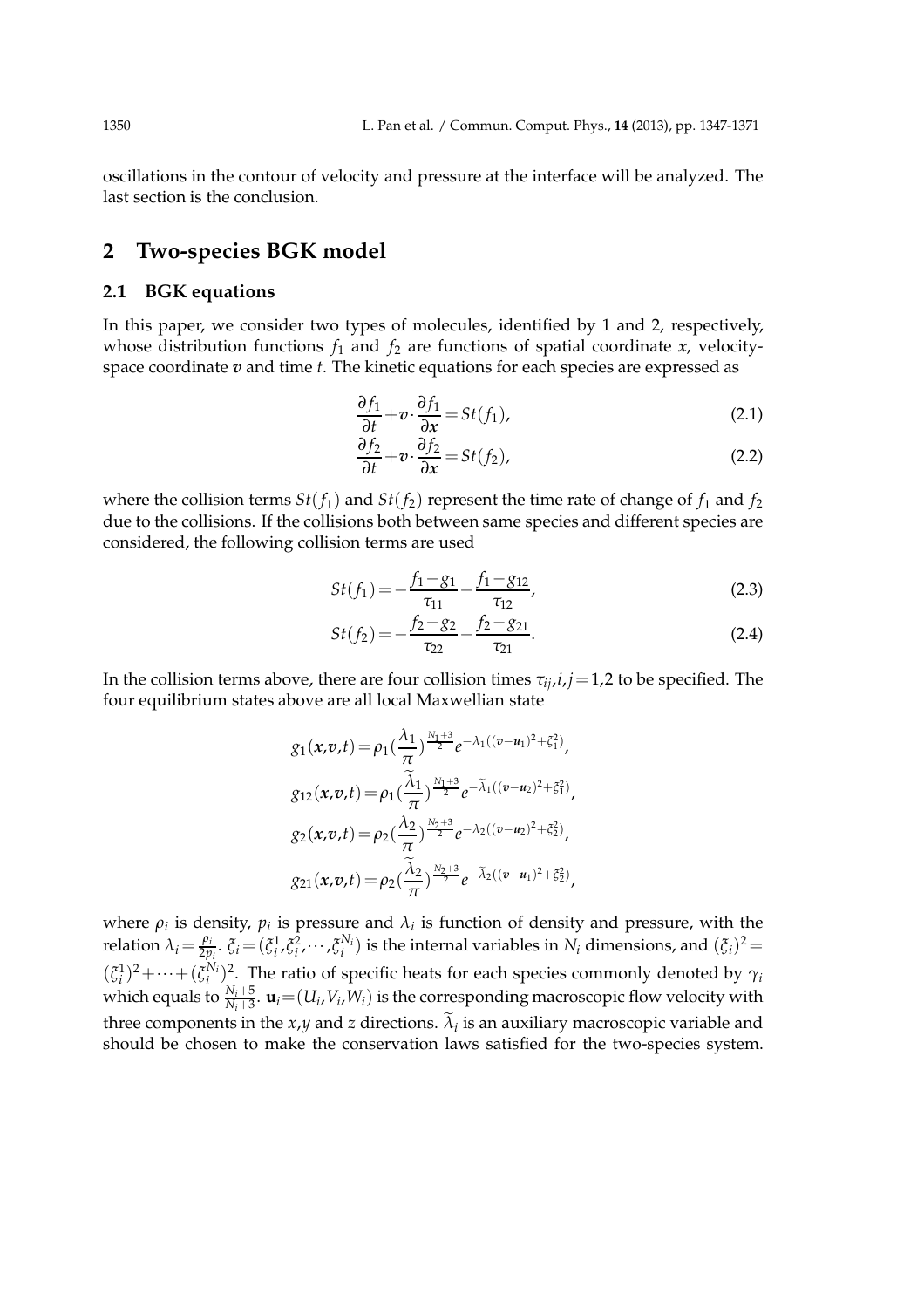Similar with the conventional BGK model, the collision terms satisfy the compatibility conditions

$$
\int (g_i - f_i) \psi_{\alpha}^i d\upsilon d\xi_i = 0,
$$
\n(2.5)

where  $\psi^i_{\alpha} = (1, v, \frac{1}{2})$  $\frac{1}{2}(v^2+\xi_i^2)$ ),  $\alpha = 1,2,3$ ,  $dv d\xi_i = du dv dw d\xi_i^1 \cdots d\xi_i^{N_i}$ ,  $i = 1,2$ .

Based on the gas kinetic theory, we have the following relation between the conservative variables  $(\rho_i, \rho_i u_i, \rho_i E_i)$  and the distribution function  $f_i$  for each species

$$
\rho_i = \rho_i(x, t) = \int f_i dv d\xi_i,
$$
  
\n
$$
\rho_i u_i = \rho_i u_i(x, t) = \int v f_i dv d\xi_i,
$$
  
\n
$$
\rho_i E_i = \rho_i E_i(x, t) = \int \frac{1}{2} (v^2 + \xi_i^2) f_i dv d\xi_i,
$$

where  $\rho_i E_i$  is the total energy. The pressure tensor and heat flow vector are defined as

$$
\Pi_i = \int (\boldsymbol{v} - \boldsymbol{u}_i)(\boldsymbol{v} - \boldsymbol{u}_i) f_i d\sigma d\xi_i,
$$
  

$$
\mathbf{q}_i = \frac{1}{2} \int (\boldsymbol{v} - \boldsymbol{u}_i)((\boldsymbol{v} - \boldsymbol{u}_i)^2 + \xi_i^2) f_i d\sigma d\xi_i
$$

In this model, there are  $\tilde{\lambda}_i$  and  $\tau_{ij}$  which need to be specified. In this paper, they are defined as follows

$$
\widetilde{\lambda}_1 = \widetilde{\lambda}_2 = \widetilde{\lambda} = \frac{(N_1 + 3) + (N_2 + 3)}{N_1 + 3 + N_2 + 3},\tag{2.6}
$$

.

$$
\frac{\rho_1}{\tau_{12}} = \frac{\rho_2}{\tau_{21}}.
$$
\n
$$
(2.7)
$$

In the conventional BGK model, the gas evolution is associated with a relaxation process i.e. from a non-equilibrium state *f* to an equilibrium state *g*. However, in this model, the collision terms describe the distribution function  $f_i$  evolves not only to the equilibrium state *g<sup>i</sup>* , but also to an equilibrium state *gij*. Because of this relaxation process, the entropy condition is satisfied for the two-species BGK model. In the following subsections, the conservation laws and the entropy condition of the two-species BGK model will be proved.

### **2.2 Entropy condition**

It is well-known that the Boltzmann equation and the conventional BGK model satisfy the entropy condition, i.e. H theorem [5, 24].

In this subsection, we will prove that, according to the conservative conditions Eqs. (2.6) and (2.7), the two-species BGK model Eqs. (2.1) and (2.2) also satisfy the entropy condition for the system.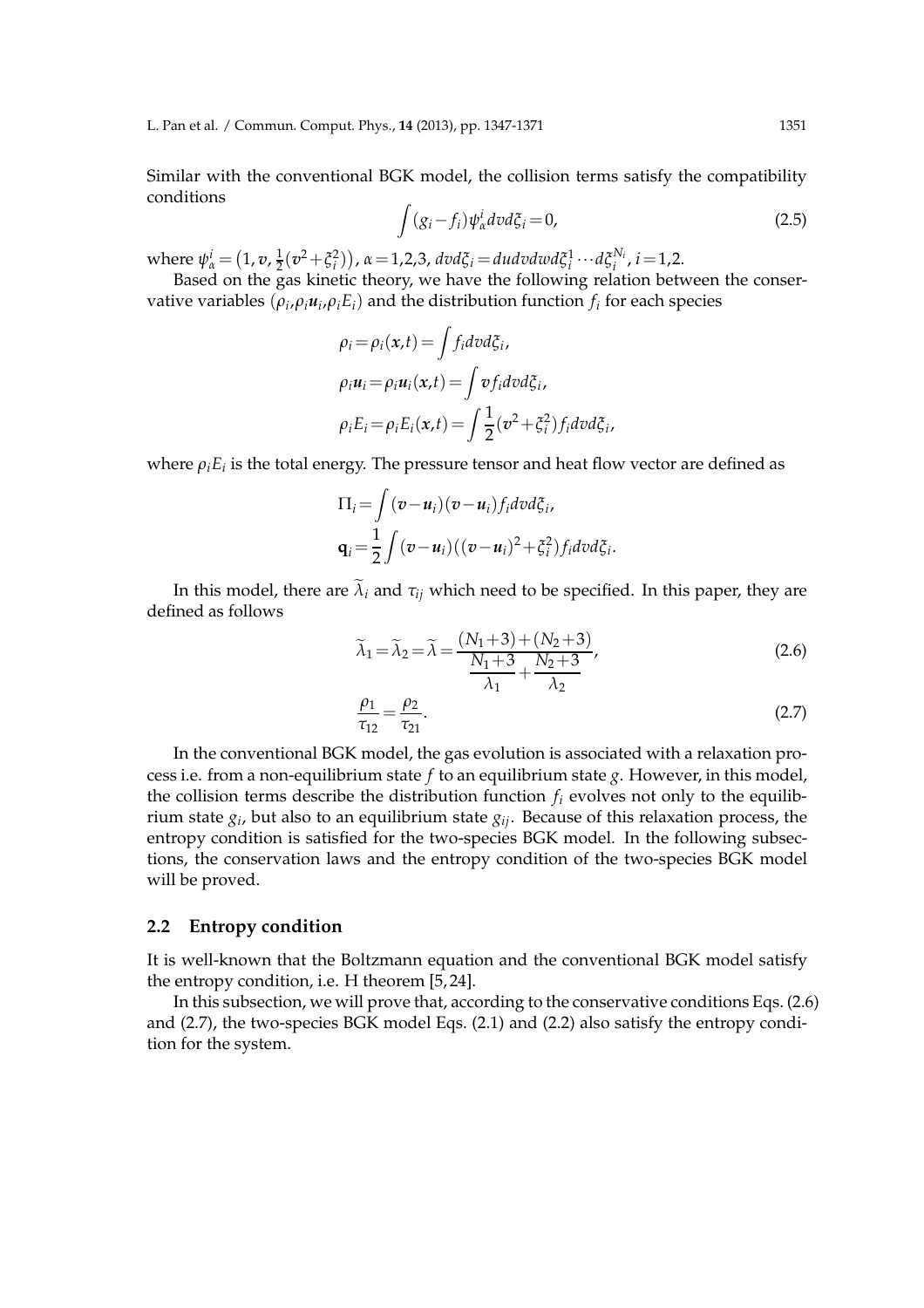First of all, let's define

$$
H_i = \int f_i \ln f \, dv \, d\xi_i,
$$
  

$$
F(H_i) = \int v f_i \ln f \, dv \, d\xi_i,
$$

as the entropy density and entropy flux. In order to prove the entropy condition, let's multiply  $(1 + \ln f_i)$  on both sides of the two-species BGK model Eqs. (2.1), (2.2), and take integration with respect to *dvdξ<sup>i</sup>*

$$
\int \left(\frac{\partial f_i}{\partial t} + v \frac{\partial f_i}{\partial x}\right) (1 + \ln f_i) dv d\xi_i = \int \left(\frac{g_i - f_i}{\tau_{ii}} + \frac{g_{ij} - f_i}{\tau_{ij}}\right) (1 + \ln f_i) dv d\xi_i, \tag{2.8}
$$

which gives

$$
\frac{\partial H_i}{\partial t} + \nabla \cdot \mathbf{F}(H_i) = \int \left( \frac{g_i - f_i}{\tau_{ii}} + \frac{g_{ij} - f_i}{\tau_{ij}} \right) (1 + \ln f_i) d\sigma d\xi_i.
$$

Based on the compatibility conditions Eq. (2.5), for the first collision terms, we have

$$
\int (g_i - f_i)(1 + \ln f_i) d\sigma d\xi_i = \int (g_i - f_i)(\ln f_i - \ln g_i) d\sigma d\xi_i \leq 0.
$$

Meanwhile, according to the definition of *gij* and *f<sup>i</sup>* , we have

$$
\int (g_{ij} - f_i) d\sigma d\xi_i = 0.
$$

Consequently, the additional collision terms could be written as follows

$$
\sum_{i=1}^{2} \int \left( \frac{g_{ij} - f_i}{\tau_{ij}} \right) (1 + \ln f_i) d\sigma d\xi_i
$$
\n
$$
= \sum_{i=1}^{2} \left( \int \left( \frac{g_{ij} - f_i}{\tau_{ij}} \right) (\ln f_i - \ln g_{ij}) d\sigma d\xi_i + \int \left( \frac{g_{ij} - f_i}{\tau_{ij}} \right) \ln g_{ij} d\sigma d\xi_i \right).
$$

The first term on the right side of the equation satisfy the following inequality

$$
\sum_{i=1}^{2} \int \left( \frac{g_{ij} - f_i}{\tau_{ij}} \right) (\ln f_i - \ln g_{ij}) d\sigma d\xi_i \leq 0.
$$

According to the definition of the four equilibrium states, the relationship between the macroscopic variables and the distribution functions, and the conservative conditions Eqs. (2.6) and (2.7), the second term on the right side satisfies

$$
\sum_{i=1}^2 \int \left( \frac{g_{ij} - f_i}{\tau_{ij}} \right) \ln g_{ij} dv d\xi_i = -\widetilde{\lambda} \frac{\rho_1}{\tau_{12}} (u_1 - u_2)^2 \leq 0.
$$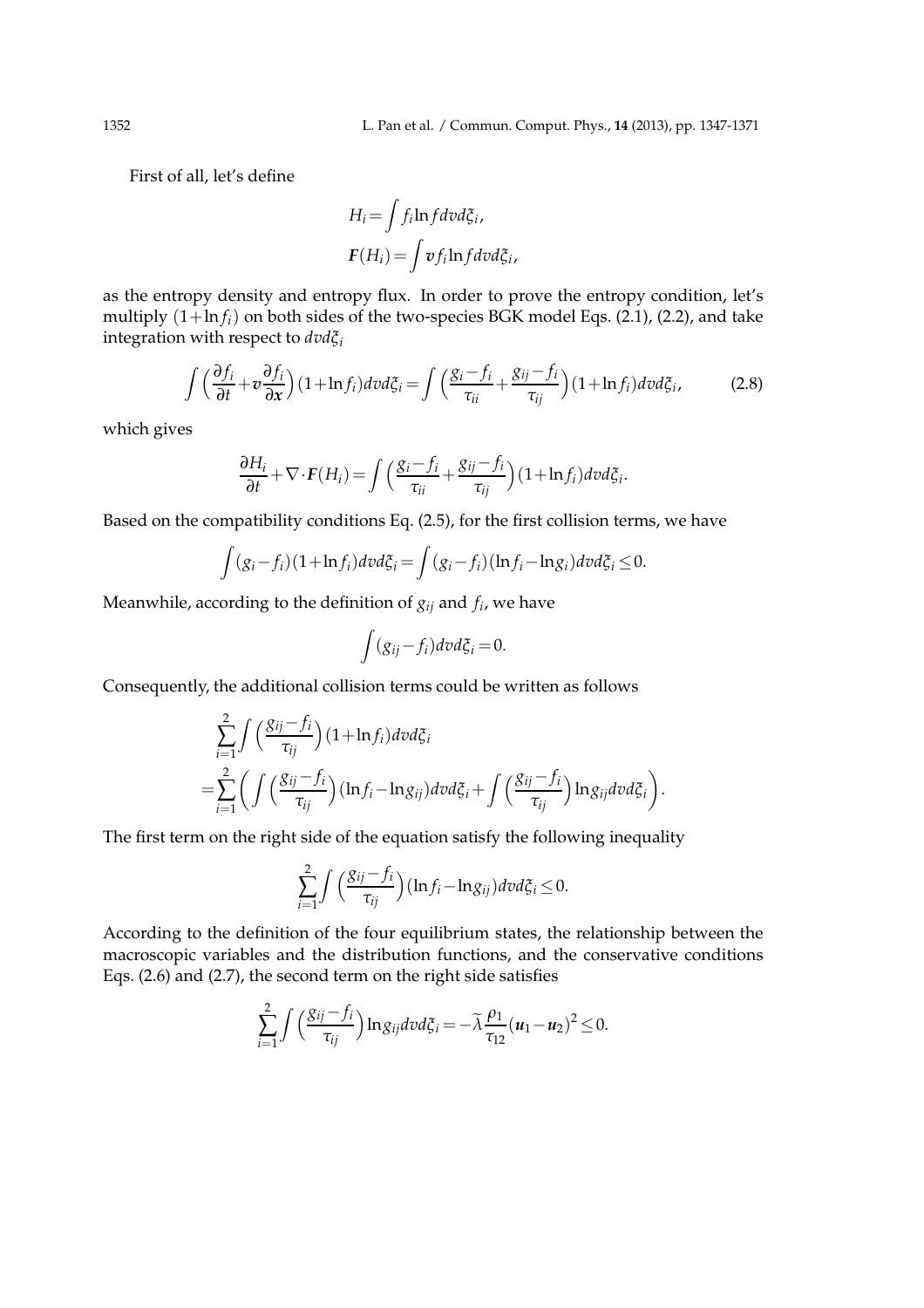Thus, the two-species BGK model satisfies the following inequality

$$
\sum_{i=1}^{2} \frac{\partial H_i}{\partial t} + \nabla \cdot \mathbf{F}(H_i) \le 0.
$$
\n(2.9)

Therefore, the two-species BGK model satisfy the entropy condition. The two-species system will evolve to equilibrium states due to particle collisions and the entropy condition guarantees the dissipative property in the two-species BGK system.

#### **2.3 Chapmann-Enskog expansion**

Derivations of the Euler and Navier-Stokes equations from the Boltzmann equation can be found in [5]. And they can be also derived from BGK equation [4, 24]. In this section, we will present the corresponding "pseudo-Euler" equations and Navier-Stokes equations derived from the two-species BGK model in [10].

Multiplying Eqs. (2.1) and (2.2) by  $\psi^i_\alpha = (1, v, \frac{1}{2})$  $\frac{1}{2}(v^2+\zeta_i^2)$ ), integrating and making use of the conservative conditions Eqs. (2.7) and (2.6), we obtain the following differential statement of the conservation laws for the whole two-species system

$$
\frac{\partial \rho_i}{\partial t} + \frac{\partial}{\partial x} \cdot \rho_i u_i = 0, \tag{2.10a}
$$

$$
\frac{\partial \sum_{i} \rho_{i} u_{i}}{\partial t} + \frac{\partial}{\partial x} \cdot \sum_{i} (\rho_{i} u_{i} u_{i} + \Pi_{i}) = 0,
$$
\n(2.10b)

$$
\frac{\partial}{\partial t} \cdot \sum_{i} \frac{1}{2} \rho_i \left( u_i^2 + \frac{N_i + 3}{2\lambda_i} \right) + \frac{\partial}{\partial x} \cdot \sum_{i} \left( \frac{1}{2} \rho_i \left( u_i^2 + \frac{N_i + 5}{2\lambda_i} \right) u_i + u_i \cdot \Pi_i + \mathbf{q}_i \right) = 0. \tag{2.10c}
$$

These equations describe the conservation laws of the whole system.

By making using of the Chapman-Enskog expansion, the macroscopic equations for each species can be derived. For simplicity, in this subsection, we only present the corresponding equations for the zeroth and first order of the Chapman-Enskog expansion.

For the zeroth order Chapman-Enskog expansion, we have the following equations

$$
\frac{\partial \rho_i}{\partial t} + \frac{\partial}{\partial x} \cdot \rho_i u_i = 0, \tag{2.11a}
$$

$$
\frac{\partial \rho_i u_i}{\partial t} + \frac{\partial}{\partial x} \cdot \rho_i \left( u_i u_i + \frac{1}{2\lambda_i} \right) = \frac{\rho_i}{\tau_{ij}} \left( u_j - u_i \right), \tag{2.11b}
$$

$$
\frac{\partial}{\partial t} \left( \frac{1}{2} \rho_i \left( u_i^2 + \frac{N_i + 3}{2\lambda_i} \right) \right) + \frac{\partial}{\partial x} \cdot \frac{1}{2} \rho_i \left( u_i^2 + \frac{N_i + 5}{2\lambda_i} \right) u_i
$$
\n
$$
= \frac{\rho_i}{\tau_{ij}} \left( \frac{N_i + 3}{2} \left( \frac{1}{2\tilde{\lambda}} - \frac{1}{2\lambda_i} \right) + \frac{u_j^2 - u_i^2}{2} \right). \tag{2.11c}
$$

These equations are so-called "pseudo-Euler" equations. Without the right-side relaxation terms, they are Euler equations for each species. The cross-species terms conserve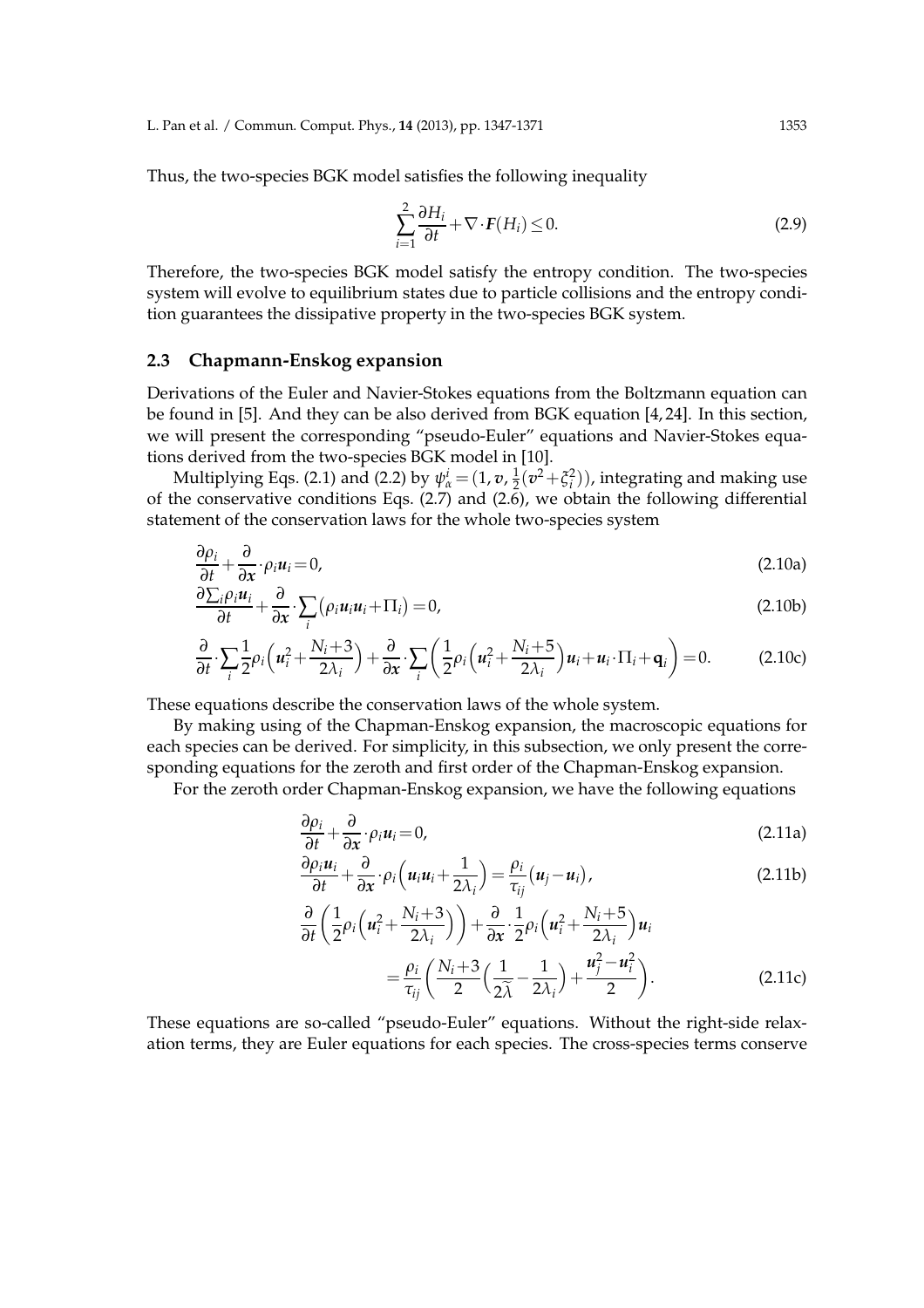the total momentum and energy and will drive the velocities and temperatures of two species approach to the equilibration.

For the first order Chapman-Enskog expansion, we can get the corresponding Navier-Stokes equations

$$
\frac{\partial \rho_i}{\partial t} + \frac{\partial}{\partial x} \cdot \rho_i u_i = 0,
$$
\n(2.12a)

$$
\frac{\partial \rho_i u_i}{\partial t} + \frac{\partial}{\partial x} \cdot \rho_i \left( u_i u_i + \frac{1}{2\lambda_i} \right) = \frac{\rho_i}{\tau_{ij}} (u_j - u_i) - \frac{\partial}{\partial x} \cdot \Delta \Pi_i,
$$
\n(2.12b)\n
$$
\frac{\partial}{\partial t} \cdot \frac{1}{2} \left( \frac{\partial}{\partial x_i} \cdot \frac{1}{2} \right) = \frac{\rho_i}{\tau_{ij}} (u_j - u_i) - \frac{\partial}{\partial x} \cdot \Delta \Pi_i,
$$

$$
\frac{\partial}{\partial t} \cdot \frac{1}{2} \rho_i \left( u_i^2 + \frac{N_i + 3}{2\lambda_i} \right) + \frac{\partial}{\partial x} \cdot \frac{1}{2} \rho_i \left( u_i^2 + \frac{N_i + 5}{2\lambda_i} \right) u_i
$$
\n
$$
= \frac{\rho_i}{\tau_{ij}} \left( \frac{N_i + 3}{2} \left( \frac{1}{2\tilde{\lambda}} - \frac{1}{2\lambda_i} \right) + \frac{u_j^2 - u_i^2}{2} \right) - \frac{\partial}{\partial x} \cdot \Delta \mathbf{q}_i.
$$
\n(2.12c)

The pressure tensor ∆Π*<sup>i</sup>* and the heat flux vector ∆**q***<sup>i</sup>* in Eq. (2.12) are defined as follows

$$
\Delta \Pi_i = -2\mu_i \left( \Lambda_i - \frac{1}{N_i + 3} \mathbf{1} \frac{\partial}{\partial x} \cdot u_i \right) + \Delta \Pi_i^{cross},
$$
  

$$
\Delta \mathbf{q}_i = -\kappa_i \frac{\partial \Theta_i}{\partial x} + \Delta \mathbf{q}_i^{cross},
$$

where the viscosity is  $\mu_i = \tau_{ii} \frac{\rho_i}{2\lambda}$  $\frac{\rho_i}{2\lambda_i}$ , the thermal conductivity is  $\kappa_i = \frac{N_i+5}{2}\tau_{ii}\frac{\rho_i}{2\lambda_i}$  $\frac{\rho_i}{2\lambda_i}$  and  $\Theta_i = \frac{m_i}{2\lambda_i}$ where the viscosity is  $\mu_1 = \mu_1 \frac{2\lambda_i}{\lambda_i}$ , the thermal conductivity is  $\frac{2\lambda_i}{\lambda_i} = \frac{2\lambda_i}{\lambda_i} \frac{2\lambda_i}{\lambda_i}$  and  $C_i = \frac{2\lambda_i}{\lambda_i}$ . defined as follows

$$
\Lambda_i = \frac{1}{2} \left( \frac{\partial u_i}{\partial x} + \frac{\widetilde{\partial u_i}}{\partial x} \right),
$$

where the tilde is the transpose of the dyadic under it. The cross-species contributions to pressure tensor and heat flux are defined as

$$
\Delta\Pi_i^{cross} = \frac{\tau_{ii}}{\tau_{ij}} \Big\{ (u_i - u_j)(u_i - u_j) - \frac{1}{N_i + 3} \mathbf{1} (u_i - u_j)^2 \Big\},
$$
  

$$
\Delta \mathbf{q}_i^{cross} = \frac{\tau_{ii}}{\tau_{ij}} \rho_i \Big\{ \frac{N_i + 5}{2} \Big( \frac{1}{2\tilde{\lambda}} - \frac{1}{2\lambda_i} \Big) (u_i - u_j) - \frac{1}{2} (u_i - u_j) (u_i - u_j)^2 \Big\}.
$$

The above systems are closed with the equation of state (EOS) for each species. In order to avoid difficulties with thermodynamic modeling, in this paper, the ideal gas EOS is used

$$
e_i = \frac{p_i}{\rho_i(\gamma_i - 1)},\tag{2.13}
$$

where  $\gamma_i$  are the ratio of the specific heats,  $i = 1,2$ .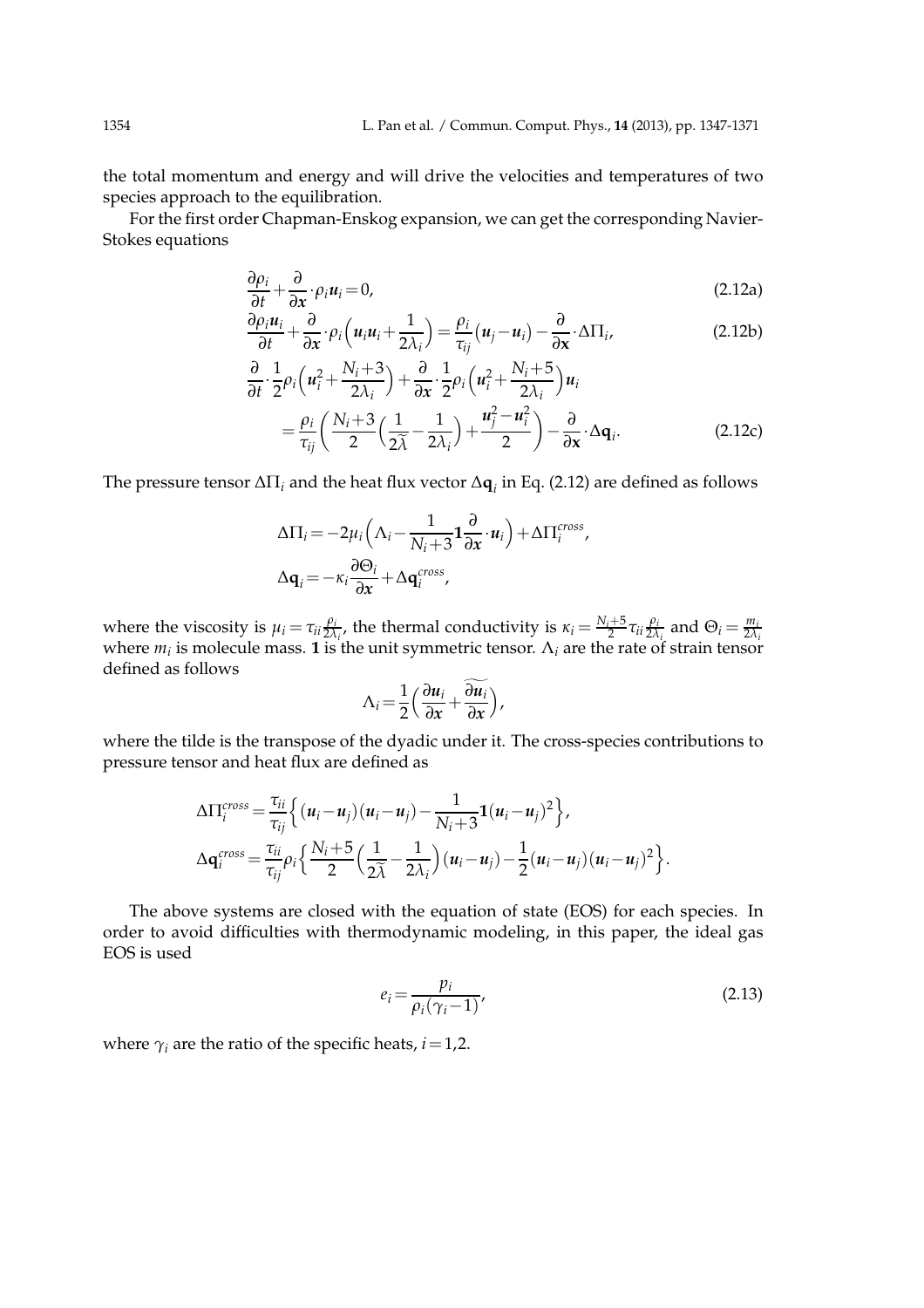## **3 Numerical scheme**

In the section above, we have proposed the two-species BGK model and discussed the relationship between the two-species model and macroscopic equations. In this section, we will present a gas kinetic scheme based on this model. First of all, the outline of the numerical methods will be given before we construct numerical scheme.

### **3.1 Outline of the numerical method**

In this paper, we only consider the one dimensional case. Particularly, the directional splitting method is used in the two dimensional case. In this case, the two-species BGK model may be simplified as

$$
\frac{\partial f_1}{\partial t} + u \frac{\partial f_1}{\partial x} = St(f_1),\tag{3.1}
$$

$$
\frac{\partial f_2}{\partial t} + u \frac{\partial f_2}{\partial x} = St(f_2),\tag{3.2}
$$

where the collision terms  $St(f_1)$  and  $St(f_2)$  are defined in Eqs. (2.3) and (2.4) and the four equilibrium states are simplified as follows

$$
g_1(x, u, t) = \rho_1 \left(\frac{\lambda_1}{\pi}\right)^{\frac{K_1+1}{2}} e^{-\lambda_1 (u - U_1)^2 + \tilde{\xi}_1^2},
$$
  
\n
$$
g_{12}(x, u, t) = \rho_1 \left(\frac{\tilde{\lambda}_1}{\pi}\right)^{\frac{K_1+1}{2}} e^{-\tilde{\lambda}_1 (u - U_2)^2 + \tilde{\xi}_1^2},
$$
  
\n
$$
g_2(x, u, t) = \rho_2 \left(\frac{\lambda_2}{\pi}\right)^{\frac{K_2+1}{2}} e^{-\lambda_2 ((u - U_2)^2 + \tilde{\xi}_2^2)},
$$
  
\n
$$
g_{21}(x, u, t) = \rho_2 \left(\frac{\tilde{\lambda}_2}{\pi}\right)^{\frac{K_2+1}{2}} e^{-\tilde{\lambda}_2 (u - U_1)^2 + \tilde{\xi}_2^2},
$$

where in one dimensional case,  $K_i = N_i + 2$ ,  $(\tilde{\xi}_i)^2 = (\xi_i^1)^2 + \cdots + (\xi_i^{N_i})^2 + v^2 + w^2$ .  $U_i$  is the corresponding macroscopic flow velocity in the *x* direction. In the following section, for simplicity, denote  $\xi_i \triangleq \tilde{\xi}_i$ ,  $i = 1,2$ .

The corresponding macroscopic governing equations derived from the two-species BGK model in one dimensional case can be put into the following form

$$
\frac{\partial \rho_i}{\partial t} + \frac{\partial}{\partial x} \cdot F_i^M = 0,\tag{3.3}
$$

$$
\frac{\partial \rho_i U_i}{\partial t} + \frac{\partial}{\partial x} \cdot F_i^P = \frac{\rho_i}{\tau_{ij}} (U_j - U_i), \tag{3.4}
$$

$$
\frac{\partial \rho_i E_i}{\partial t} + \frac{\partial}{\partial x} \cdot F_i^E = \frac{\rho_i}{\tau_{ij}} \left( \frac{K_i + 1}{2} \left( \frac{1}{2\tilde{\lambda}} - \frac{1}{2\lambda_i} \right) + \frac{U_j^2 - U_i^2}{2} \right),\tag{3.5}
$$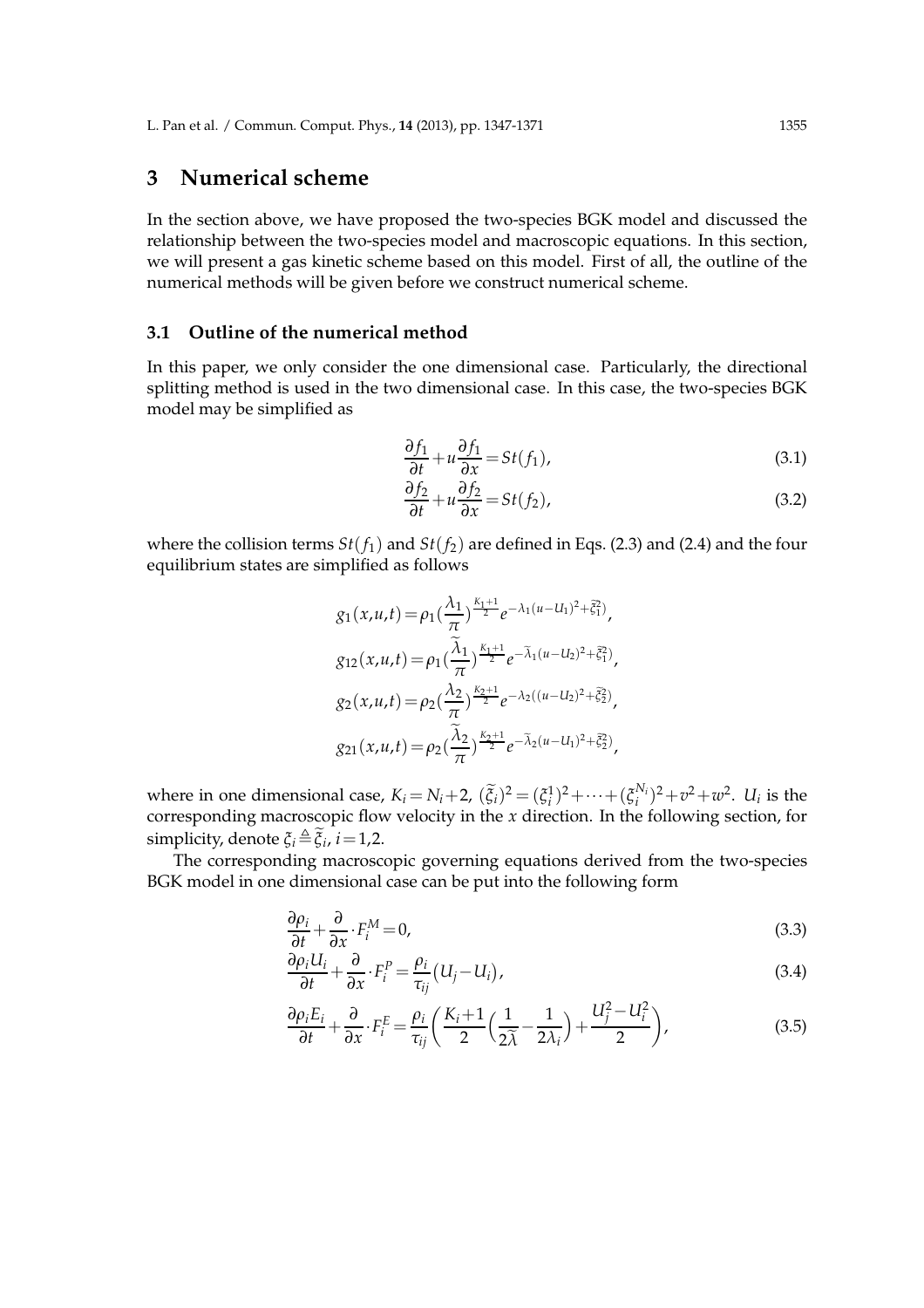where the fluxes  $F_i^M$ ,  $F_i^P$  and  $F_i^E$  can be defined as follows

$$
\begin{pmatrix} F_i^M \\ F_i^P \\ F_i^E \end{pmatrix} = \int u \begin{pmatrix} 1 \\ u \\ \frac{1}{2} (u^2 + \xi_i^2) \end{pmatrix} f_i du d\xi_i,
$$

where  $f_i$  is the distribution functions for each species, and  $dud\xi_i = dud\xi_i^1 \cdots d\xi_i^{K_i}$ .

Because of the relaxation terms in the equations above, the method of operator splitting has to be used, i.e. hyperbolic operator and relaxation operator.

A uniform mesh with  $x_k = kh$ , ( $k=0,1,2,\cdots$ ) is considered, *h* is the mesh size and  $x_{k+1/2}$ is the cell interface. The cell averaged mass, momentum, energy densities in the *k*-th cell in the *n*-th level each species are denoted by  $W_k^{n,i}$ . The solution is obtained by a succession of operators. For the second order scheme, we have:

$$
W_k^{n+1,i} = L_s^{\Delta t/2} L_h^{\Delta t} L_s^{\Delta t/2} W_k^{n,i},\tag{3.6}
$$

where  $L_h^{\Delta t}$  is the hyperbolic operator and  $L_s^{\Delta t/2}$  is the relaxation operator.

### **3.2 Hyperbolic part**

The hyperbolic part of Eqs. (3.3)-(3.5) could be written as

$$
\frac{\partial \rho_i}{\partial t} + \frac{\partial}{\partial x} \cdot F_i^M = 0,\tag{3.7a}
$$

$$
\frac{\partial \rho_i U_i}{\partial t} + \frac{\partial}{\partial x} \cdot F_i^P = 0,
$$
\n(3.7b)

$$
\frac{\partial \rho_i E_i}{\partial t} + \frac{\partial}{\partial x} \cdot F_i^E = 0.
$$
 (3.7c)

In order to develop a conservative operator  $L_h^{\Delta t}$ , we integrate with respect *dxdt* in  $\Omega$  =  $[x_{k-1/2}, x_{k+1/2}] \times [t^n, t^{n+1}]$ . Consequently, we have the following equation

$$
W_k^{n+1,i} = W_k^{n,i} + \frac{1}{\Delta x} \int_{t^n}^{t^{n+1}} (F_{k-1/2}^i(t) - F_{k+1/2}^i(t)) dt,
$$
\n(3.8)

where  $F_{k+1/2}^i(t)$  is numerical flux of each phase at the cell interface and needs to be constructed for each species. By solving the two-species BGK equations, the distribution functions can be obtained at the cell interface. With the relationship between distribution functions and macroscopic variables, the numerical fluxes at the cell interfaces can be obtained by taking moments of the time-dependent gas distribution functions of each species.

For the BGK method, the reconstruction techniques are applied to the conservative variables directly. The cell averaged conservative variables in the *k*-th cell for each species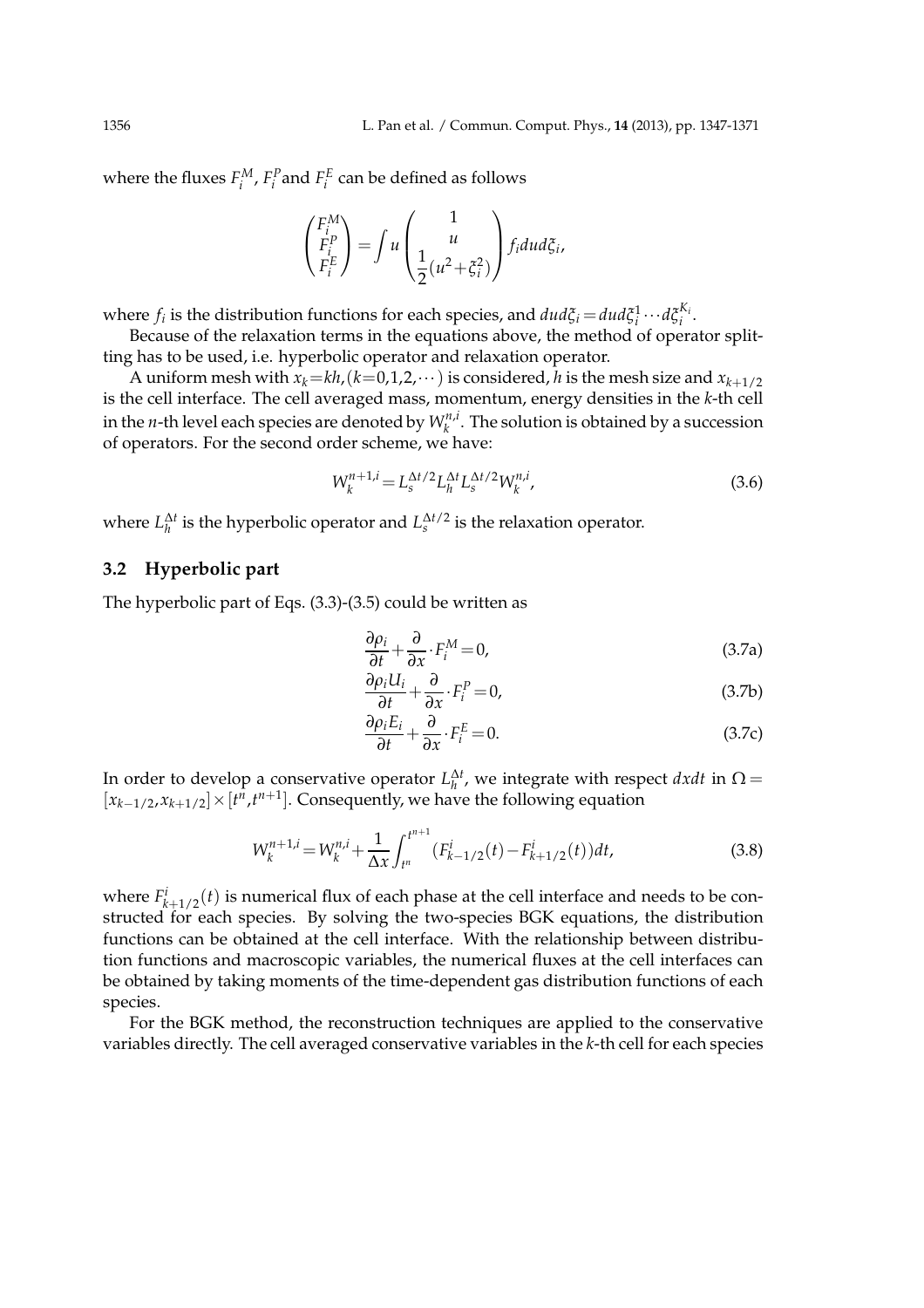are denoted by  $W_k^i$ . The interpolated value in the *k*-th cell, is denoted by  $\overline{W}_k^i$  $\int_k^{\infty}$  (*x*). To second order accuracy, the interpolated value are written as

$$
\overline{W}_k^i(x) = W_k^i + L(s_{k+}, s_{k-})(x - x_k),
$$

where  $x_{k-1/2}$  <  $x$  <  $x_{k+1/2}$ . The nonlinear limiters are used in the construction of  $L(s_{k+1}, s_{k-})$ , where  $s_{k+} = (W_{k+1}^i - W_k^i)/h$  and  $s_{k-} = (W_k^i - W_{k-1}^i)/h$ . In this paper, Van Leer limiter is used.

If *τij* is local constant, denote

$$
\tau_i^* = \frac{\tau_{ii}\tau_{ij}}{\tau_{ii} + \tau_{ij}}, \qquad x' = x_{k+1/2} - u(t-t'),
$$

the integral solutions of Eqs. (3.1) and (3.2) at the cell interface  $x = x_{k+1/2}$  may be written in the following form

$$
f_i(x_{k+1/2},t,u,\xi_i) = \int_0^t \left(\frac{g_i}{\tau_{ii}} + \frac{g_{ij}}{\tau_{ij}}\right)(x',t',u,\xi_i)e^{-(t-t')/\tau_i^*}dt' + e^{-t/\tau_i^*}f_i^0(x_{k+1/2} - ut),\tag{3.9}
$$

where  $f_i^0$  is the real gas distribution functions of  $f_i$  at the beginning of each time step  $t = 0$ , and  $g_i$  and  $g_{ij}$  are the corresponding equilibrium states. In order to obtain  $f_i$ , all these functions need be specified in the gas evolution stage.

For the second order accuracy,  $f_i^0$ ,  $g_i$  and  $g_{ij}$  around the interface  $x_{k+1/2}$  can be constructed as

$$
f_i^0 = g_i^1 (1 - H(x - x_{k+1/2}))(1 + a_i^i (x - x_{k+1/2})) + g_i^r H(x - x_{k+1/2})(1 + a_i^i (x - x_{k+1/2})),
$$
  
\n
$$
g_i = g_i^0 (1 + (1 - H(x - x_{k+1/2})) (\overline{a}_r^i (x - x_{k+1/2})) + H(x - x_{k+1/2}) (\overline{a}_i^i (x - x_{k+1/2})),
$$
  
\n
$$
g_{ij} = g_{ij}^0 (1 + (1 - H(x - x_{k+1/2})) (\overline{b}_r^i (x - x_{k+1/2})) + H(x - x_{k+1/2}) (\overline{b}_l^i (x - x_{k+1/2})),
$$

where  $g_i^l$ ,  $g_i^r$  and  $g_i^0$ ,  $g_{ij}^0$  are corresponding local Maxwellian distribution functions located to the left, to the right and in the middle of a cell interface

$$
g_i^l = \rho_l^i \left(\frac{\lambda_i^l}{\pi}\right)^{\frac{K_i+1}{2}} e^{-\lambda_i^l ((u-U_i^i)^2 + \xi_i^2)},
$$
  
\n
$$
g_i^r = \rho_r^i \left(\frac{\lambda_i^r}{\pi}\right)^{\frac{K_i+1}{2}} e^{-\lambda_i^r ((u-U_i^i)^2 + \xi_i^2)},
$$
  
\n
$$
g_i^0 = \rho_0^i \left(\frac{\lambda_i^0}{\pi}\right)^{\frac{K_i+1}{2}} e^{-\lambda_i^0 ((u-U_0^i)^2 + \xi_i^2)},
$$
  
\n
$$
g_{ij}^0 = \rho_0^i \left(\frac{\tilde{\lambda}_i^0}{\pi}\right)^{\frac{K_i+1}{2}} e^{-\tilde{\lambda}_i^0 (u-U_0^i)^2 + \xi_i^2},
$$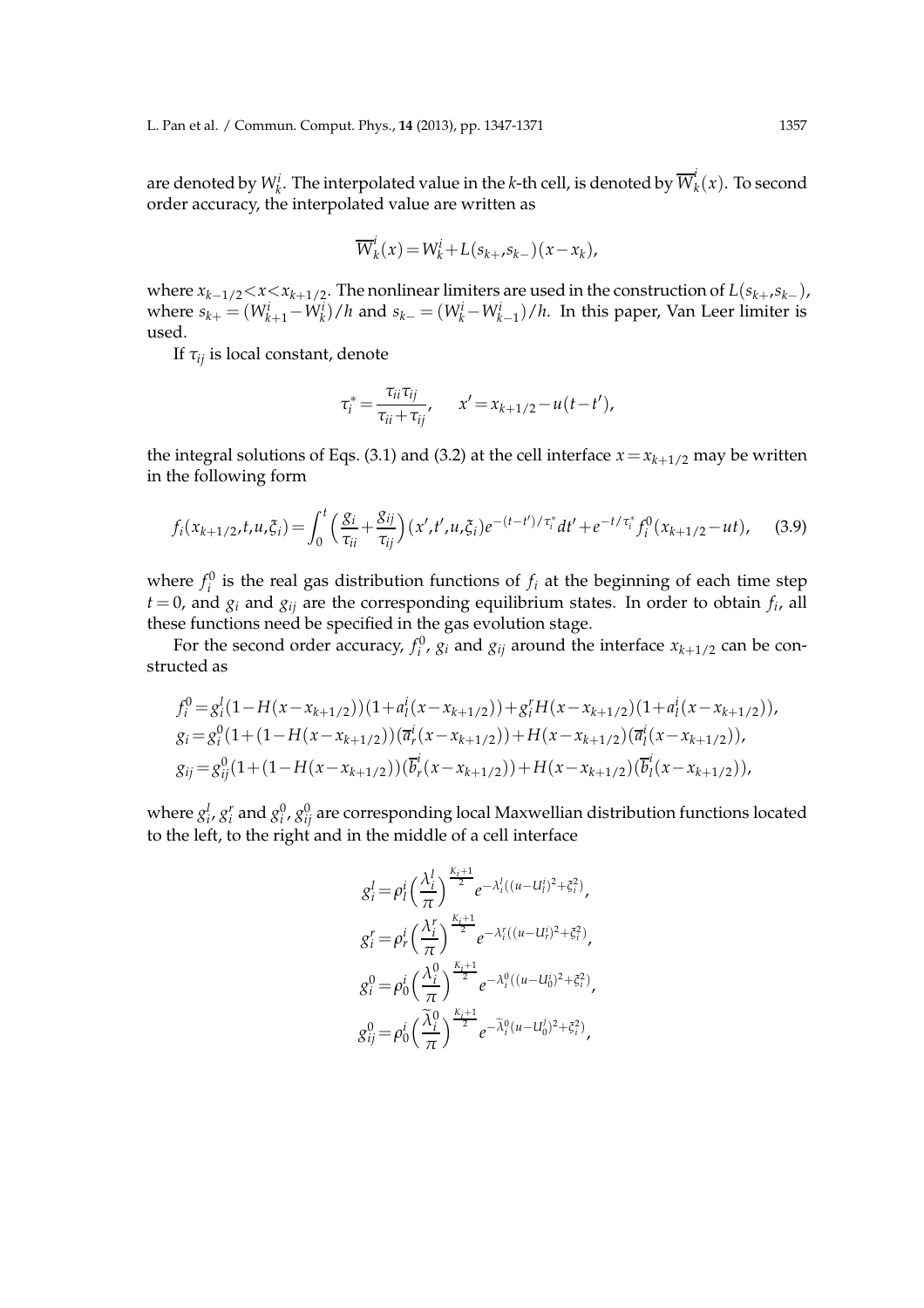$a_r^i$ ,  $a_l^i$ ,  $\overline{a}_r^i$ ,  $\overline{a}_l^i$  and  $\overline{b}_r^i$ *r* , *b i*  $\int_{l}$  are the corresponding slopes and  $H(x)$  is the Heaviside function. The dependence of those slopes on the particle velocities is obtained from the Taylor expansion of a Maxwellian and can be written into the following form

$$
a_l^i = a_{1l}^i + a_{2l}^i u + a_{3l}^i \frac{1}{2} (u^2 + \xi_i^2), \quad a_r^i = a_{1r}^i + a_{2r}^i u + a_{3r}^i \frac{1}{2} (u^2 + \xi_i^2),
$$
  
\n
$$
\overline{a}_l^i = \overline{a}_{1l}^i + \overline{a}_{2l}^i u + \overline{a}_{3l}^i \frac{1}{2} (u^2 + \xi_i^2), \quad \overline{a}_r^i = \overline{a}_{1r}^i + \overline{a}_{2r}^i u + \overline{a}_{3r}^i \frac{1}{2} (u^2 + \xi_i^2),
$$
  
\n
$$
\overline{b}_l^i = \overline{b}_{1l}^i + \overline{b}_{2l}^i u + \overline{b}_{3l}^i \frac{1}{2} (u^2 + \xi_i^2), \quad \overline{b}_r^i = \overline{b}_{1r}^i + \overline{b}_{2r}^i u + \overline{b}_{3r}^i \frac{1}{2} (u^2 + \xi_i^2),
$$

where all the above coefficients in those slopes are local constants.

By using the relation between the slopes of macroscopic variables and distribution functions of each species on the left and right hand sides separately, we have

$$
\int \psi_{\alpha}^{i} g_{i}^{l} du d\xi_{i} = \overline{W}_{k}^{i}(x_{k+1/2}), \qquad \int \psi_{\alpha}^{i} g_{i}^{r} du d\xi_{i} = \overline{W}_{k+1}^{i}(x_{k+1/2}).
$$

The slopes  $a_l^i$  and  $a_r^i$  can be computed from

$$
\int \psi_{\alpha}^i a_l^i g_i^l dud\xi_i = \frac{2(\overline{W}_k^i(x_{k+1/2}) - W_k^i)}{h}, \qquad \int \psi_{\alpha}^i a_r^i g_i^r dud\xi_i = \frac{2(W_{k+1}^i - \overline{W}_{k+1}^i(x_{k+1/2}))}{h},
$$

where the similar solution of  $a_l^i$  and  $a_r^i$  can be found in [24, 25].

After the initial state  $f_0^i$  is constructed, the equilibrium state  $g_0^i$  located at interface can be determined through the compatibility condition (2.5)

$$
\int \int_{-\infty}^{+\infty} \psi_{\alpha}^{i} g_{i}^{0} du d\xi_{i} = \int \int \psi_{\alpha}^{i} f_{i}^{0}(-ut) du d\xi_{i}
$$

$$
= \int \int_{u>0} \psi_{\alpha}^{i} g_{i}^{1} du d\xi_{i} + \int \int_{u<0} \psi_{\alpha}^{i} g_{i}^{r} du d\xi_{i}.
$$

According to the definition of  $g_i^0$ , the conservative variables at the interface, which is denoted as  $W_0^i$ , could be constructed.

Similarly, the slopes  $\overline{a}_l^i$  and  $\overline{a}_r^i$  in  $g_i$  could also be obtained from the relationship between distribution function and macroscopic variables

$$
\int \psi_{\alpha}^i \overline{a}_l^i g_i^0 du d\xi_i = \frac{2(W_0^i - W_k^i)}{h}, \qquad \int \psi_{\alpha}^i \overline{a}_r^i g_i^0 du d\xi_i = \frac{2(W_{k+1}^i - W_0^i)}{h}.
$$

Based on the definitions of four equilibrium states and  $W_0^i$  constructed above, we can construct the conservative variables corresponding to  $g_{ij}^0$  at the cell interface can be constructed, denoted by  $\widetilde{W}_{0}^{i}$ , and the variable at the *j*th node corresponding to  $g_{ij}$ , which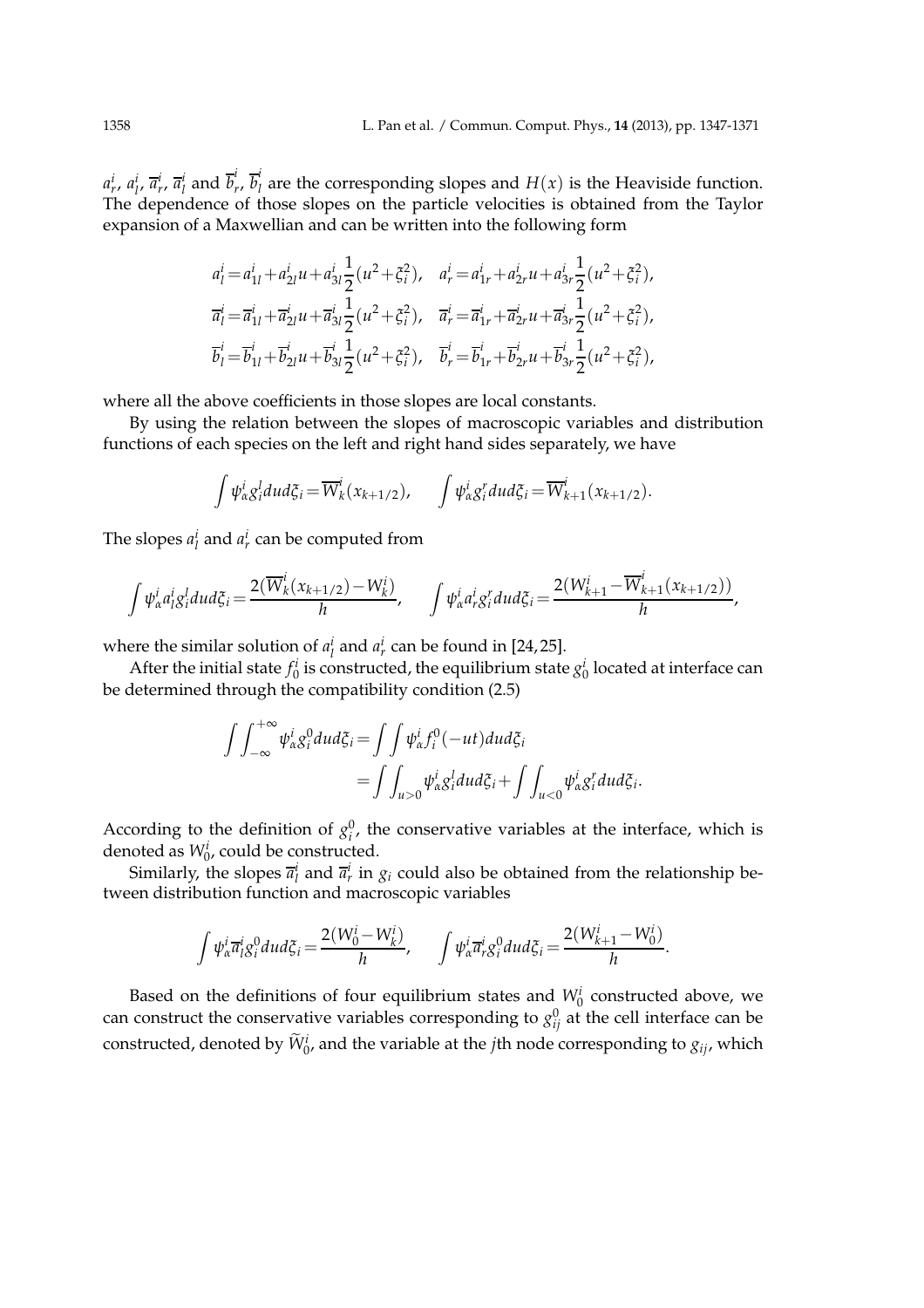is denoted by  $\widetilde{W}_{j}^{i}$ . By making use of the relationship between distribution function and macroscopic variables, we have

$$
\int \psi_{\alpha}^{i} \overline{b}_{l}^{i} g_{ij}^{0} du d\xi_{i} = \frac{2(\widetilde{W}_{0}^{i} - \widetilde{W}_{k}^{i})}{h}, \qquad \int \psi_{\alpha}^{i} \overline{b}_{r}^{i} g_{ij}^{0} du d\xi_{i} = \frac{2(\widetilde{W}_{k+1}^{i} - \widetilde{W}_{0}^{i})}{h}.
$$

The slope  $\overline{b}_{l}^{i}$  $\frac{i}{l}$  and  $\overline{b}_l^i$ *l* can be computed by the same method introduced in [24, 25].

Substituting  $f_i^0$ ,  $g_i$  and  $g_{ij}$  into Eq. (3.9), the final gas distribution function at the cell interface can be expressed as

$$
f_i = (1 - e^{-t/\tau_i^*})\tau_i^* \left(\frac{g_i^0}{\tau_{ii}} + \frac{g_{ij}^0}{\tau_{ij}}\right)
$$
  
+  $\left(-\tau_i^* + \tau_i^* e^{-t/\tau_i^*} + te^{-t/\tau_i^*}\right) \frac{\tau_i^*}{\tau_{ii}} \left(\overline{a}_l^i H(u) + \overline{a}_r^i (1 - H(u))\right) u g_i^0$   
+  $\left(-\tau_i^* + \tau_i^* e^{-t/\tau_i^*} + te^{-t/\tau_i^*}\right) \frac{\tau_i^*}{\tau_{ij}} \left(\overline{b}_l^i H(u) + \overline{b}_r^i (1 - H(u))\right) u g_{ij}^0$   
+  $e^{-t/\tau_i^*} \left((1 - uta_i^i) H(u) g_i^1 + (1 - uta_r^i)(1 - H(u)) g_i^r\right).$  (3.10)

Finally, the numerical fluxes across the cell interface can be computed by taking moments of the distribution functions *f<sup>i</sup>* for each species

$$
F_{k+1/2}^{i}(t) = \int u \begin{pmatrix} 1 \\ u \\ \frac{1}{2}(u^{2} + \zeta_{i}^{2}) \end{pmatrix} f_{i} du d\zeta_{i},
$$
 (3.11)

with the numerical fluxes across the interface, Eq. (3.8) for each species can be updated inside each cell.

#### **3.3 Relaxation part**

In the previous subsections, the relaxation terms are not considered. In this subsection, we will deal with the relaxation part which describes the equilibration between each species

$$
\frac{d}{dt}\rho_i U_i = \frac{\rho_i}{\tau_{ij}} (U_j - U_i),\tag{3.12}
$$

$$
\frac{d}{dt}\rho_i E_i = \frac{\rho_i}{\tau_{ij}} \left( \frac{N_i + 3}{2} \left( \frac{1}{2\tilde{\lambda}} - \frac{1}{2\lambda_i} \right) + \frac{U_j^2 - U_i^2}{2} \right).
$$
\n(3.13)

As discussed in [10], the ordinary differential equations are analytically soluble in the time. But for simplicity, we make use of the second order Runge-Kutta method to deal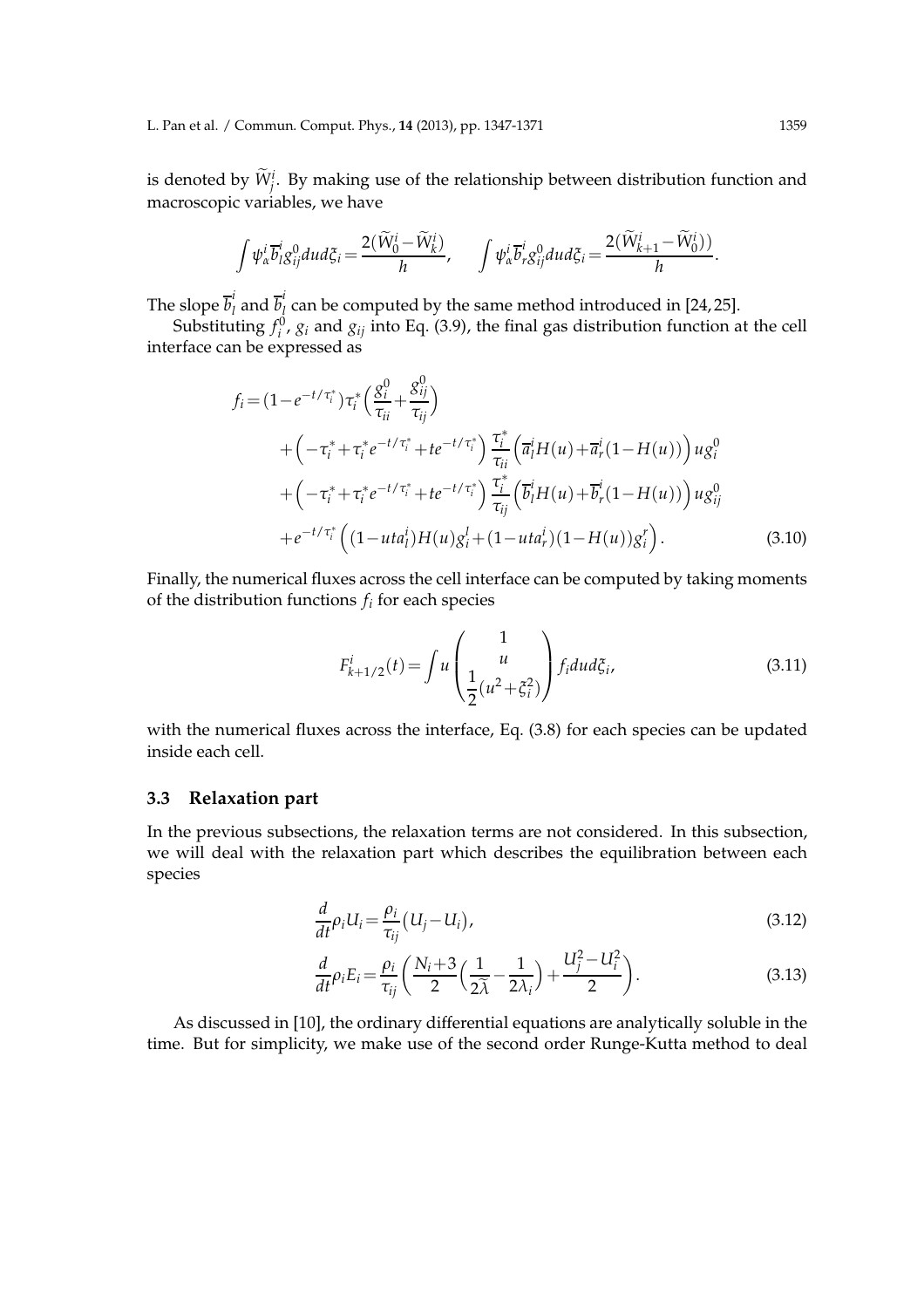with the ordinary differential equations Eqs. (3.12) and (3.13). The time step is  $\Delta t$ , at  $t=t^n$ . From the conservative variables,  $\rho_i^n$ ,  $U_i^n$ ,  $\lambda_i^n$ ,  $i=1,2$  and  $\tilde{\lambda}^n$  can be constructed. In the *k*-th cell, denote

$$
\theta_{1,k}^i(\rho_i, U_i, U_j) = \left(\frac{\rho_i}{\tau_{ij}}(U_j - U_i)\right)_k',
$$
  

$$
\theta_{2,k}^i(\rho_i, U_i, U_j, \lambda_i, \tilde{\lambda}) = \left(\frac{\rho_i}{\tau_{ij}}\left(\frac{N_i + 3}{2}\left(\frac{1}{2\tilde{\lambda}} - \frac{1}{2\lambda_i}\right) + \frac{U_j^2 - U_i^2}{2}\right)\right)_k.
$$

The intermediate conservative variables at are updated,

$$
(\rho_i U_i)_k^* = (\rho_i U_i)_k^n + \Delta t \theta_{1,k}^i (\rho_i^n, U_i^n, U_j^n),
$$
  
\n
$$
(\rho_i E_i)_k^* = (\rho_i E_i)_k^n + \Delta t \theta_{2,k}^i (\rho_i^n, U_i^n, U_j^n, \lambda_i^n, \tilde{\lambda}^n).
$$

Then we can get  $(\rho_i^*)_k$ ,  $(U_i^*)_k$ ,  $(\lambda_i^*)_k$ ,  $i=1,2$  and  $(\widetilde{\lambda}^*)_k$ . Finally, we could obtain the conservative variables at  $t^{n+1} = t^n + \Delta t$ 

$$
(\rho_i U_i)^{n+1}_{k} = (\rho_i U_i)^{n}_{k} + \frac{\Delta t}{2} \left( \theta_{1,k}^i (\rho_i^n, U_i^n, U_i^n) + \theta_{1,k}^i (\rho_i^*, U_i^*, U_j^*) \right),
$$
  
\n
$$
(\rho_i E_i)^{n+1}_{k} = (\rho_i E_i)^{n}_{k} + \frac{\Delta t}{2} \left( \theta_{2,k}^i (\rho_i^n, U_i^n, U_j^n, \lambda_i^n, \tilde{\lambda}^n) + \theta_{2,k}^i (\rho_i^*, U_i^*, U_j^*, \lambda_i^*, \tilde{\lambda}^*) \right).
$$

During the equilibration process, we could observe that the total momentum and energy are conserved. However, in the region where *τij*∼*τji*, the temperatures and velocities should be equilibrated instantly. Then the equilibration procedure may be simplified by calculating the velocity and temperature from the conservation requirements

$$
\rho_1 U_1 + \rho_2 U_2 = (\rho_1 + \rho_2) U,
$$
  
\n
$$
\frac{1}{2} \rho_1 \left( U_1^2 + \frac{3}{2\lambda_1} \right) + \frac{1}{2} \rho_2 \left( U_2^2 + \frac{3}{2\lambda_2} \right) = \frac{1}{2} (\rho_1 + \rho_2) \left( U^2 + \frac{3}{2\lambda} \right).
$$

Then  $(\rho_i U_i)^{n+1}_k$  $_{k}^{n+1}$  and  $(\rho_i E_i)_{k}^{n+1}$  $\kappa_k^{n+1}$  could be updated by the above conservation requirements. Thus we have constructed the relaxation operator  $L_s^{\Delta t/2}$  for Eqs. (3.12) and (3.13).

## **4 Numerical experiments**

In this section, we will test the proposed gas-kinetic numerical scheme on some wellknown multicomponent flow applications such as the one-dimensional shock tube problem, the two-dimensional cylindrical shock wave implosion and the shock bubble interaction. These numerical examples, which have been tested in many papers, validate our algorithm for the numerical simulations of multicomponent flow. In the two-dimension case, the directional splitting method is used, and the method of solving the slope, which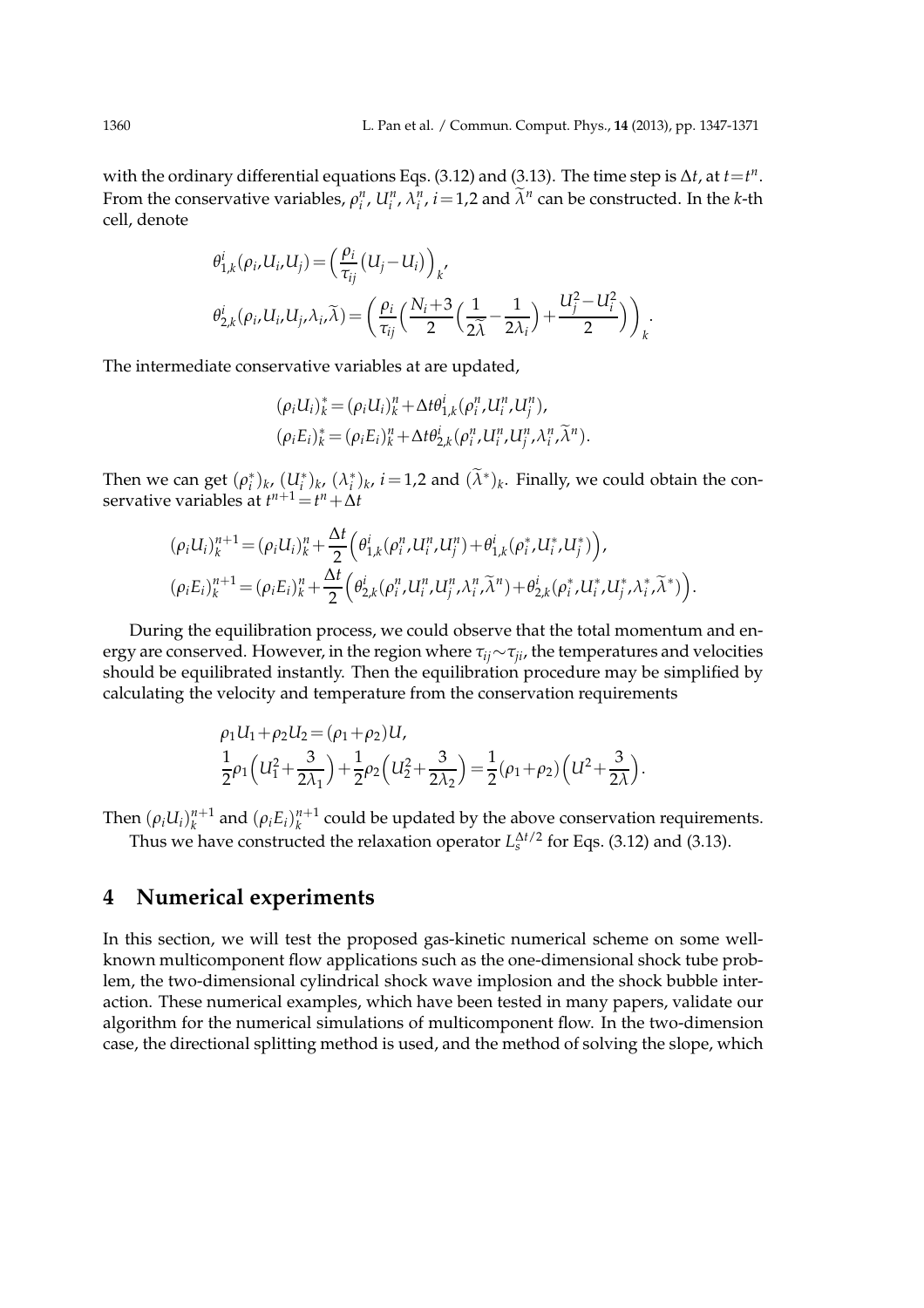could be found in [24]. The collision times are different in the hyperbolic and relaxation part.

In the hyperbolic part, the collision time *τ* is defined as

$$
\tau = C_1 \Delta t + C_2 \left| \frac{p_l - p_r}{p_l + p_r} \right| \Delta t,\tag{4.1}
$$

where the  $\Delta t$  is the time step,  $p_l$  and  $p_r$  are the corresponding total pressures of both species of the states  $g_l^i$  and  $g_r^i$  in the initial gas distribution function  $f_0^i$ . The first term on the right hand side gives a limiting threshold for the collision time to avoid the blowing up the program, it also provides a background dissipation for the numerical fluid. In the hyperbolic part, the jumps should be taken into account, so the second term in Eq. (4.1) is related to the pressure jump in the reconstructed initial data, which guarantees the real gas distribution function will stay on non-Maxwellian state in the non-equilibrium flow region.

In the relaxation part, for simplicity, the collision time could be defined as

$$
\tau = \epsilon \Delta t. \tag{4.2}
$$

The collision time between the same species  $\tau_{ii}$ ,  $i = 1,2$  are defined as

$$
\tau_{ii} = \tau. \tag{4.3}
$$

In order to satisfy the conservative condition Eqs. (2.6) and (2.7), the collision time between different species *τij*, *i*,*j*=1,2 are defined as:

$$
\tau_{ij} = \frac{\rho_i + \rho_j}{\rho_j} \tau,\tag{4.4}
$$

In following test cases,  $C_1 = 0.01$ ,  $C_2 = 5$ , in one dimensional cases  $\epsilon = 15$  and in two dimensional cases  $\epsilon$  = 30 are used.

The two-fluid dynamics which we have derived reduces to the dynamics of a singlespecies fluid (say, species *i*) when the density of the other species (say, *ρ<sup>j</sup>* ) becomes very small in a region, relative to  $\rho_i.$  In this case, problems arise in calculating, for example,  $\tau_{ij}$ and  $\lambda_j$ . To avoid the problem, in the calculation, we may set  $\rho_j$  =10<sup>-4</sup> ∼10<sup>-3</sup> and  $\lambda_j$  =10.

In the following numerical tests, the ideal gas EOS (2.13) is used in this paper.

#### **4.1 Shock tube problems**

The shock tube problems are presented to validate the current approach for multicomponent flow calculations.

(1). The first case is Sod problem [11, 13, 24] and the initial condition is

$$
(\rho, u, p, \gamma)_l = (1, 0, 1, 5/3),
$$
  

$$
(\rho, u, p, \gamma)_r = (0.125, 0, 0.1, 1.4).
$$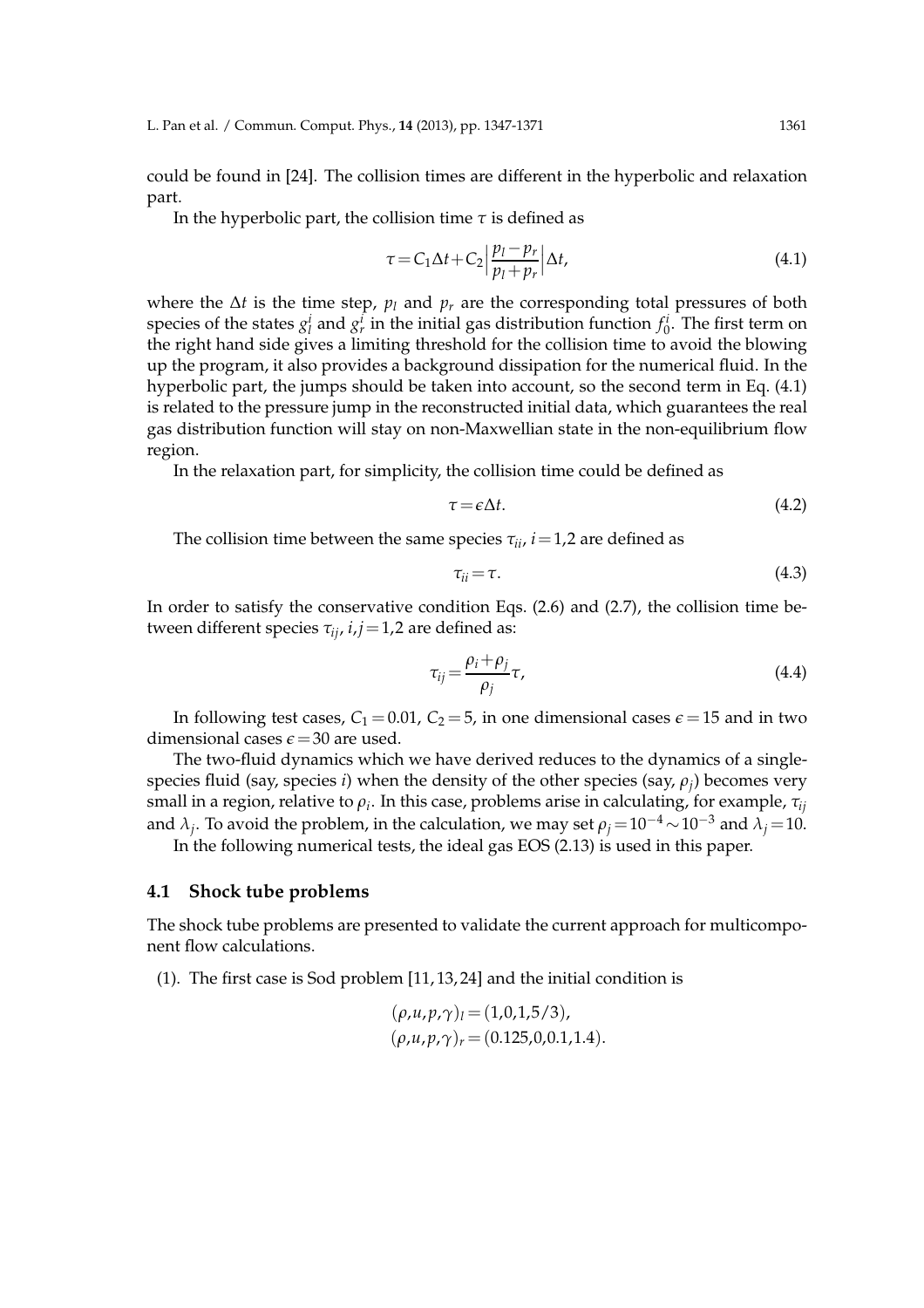

Figure 1: the numerical results of the first case of the shock tube problem.

### (2). The second case is two rarefaction wave problem and initial condition is

$$
(\rho, u, p, \gamma)_l = (1, -1, 1, 5/3),
$$
  

$$
(\rho, u, p, \gamma)_r = (1, 1, 1, 1.4).
$$

In the calculations, the length of the numerical domain is equal to 400 and each cell size is ∆*x*=1. The van Leer's limiter is used in the scheme for the reconstruction of conservative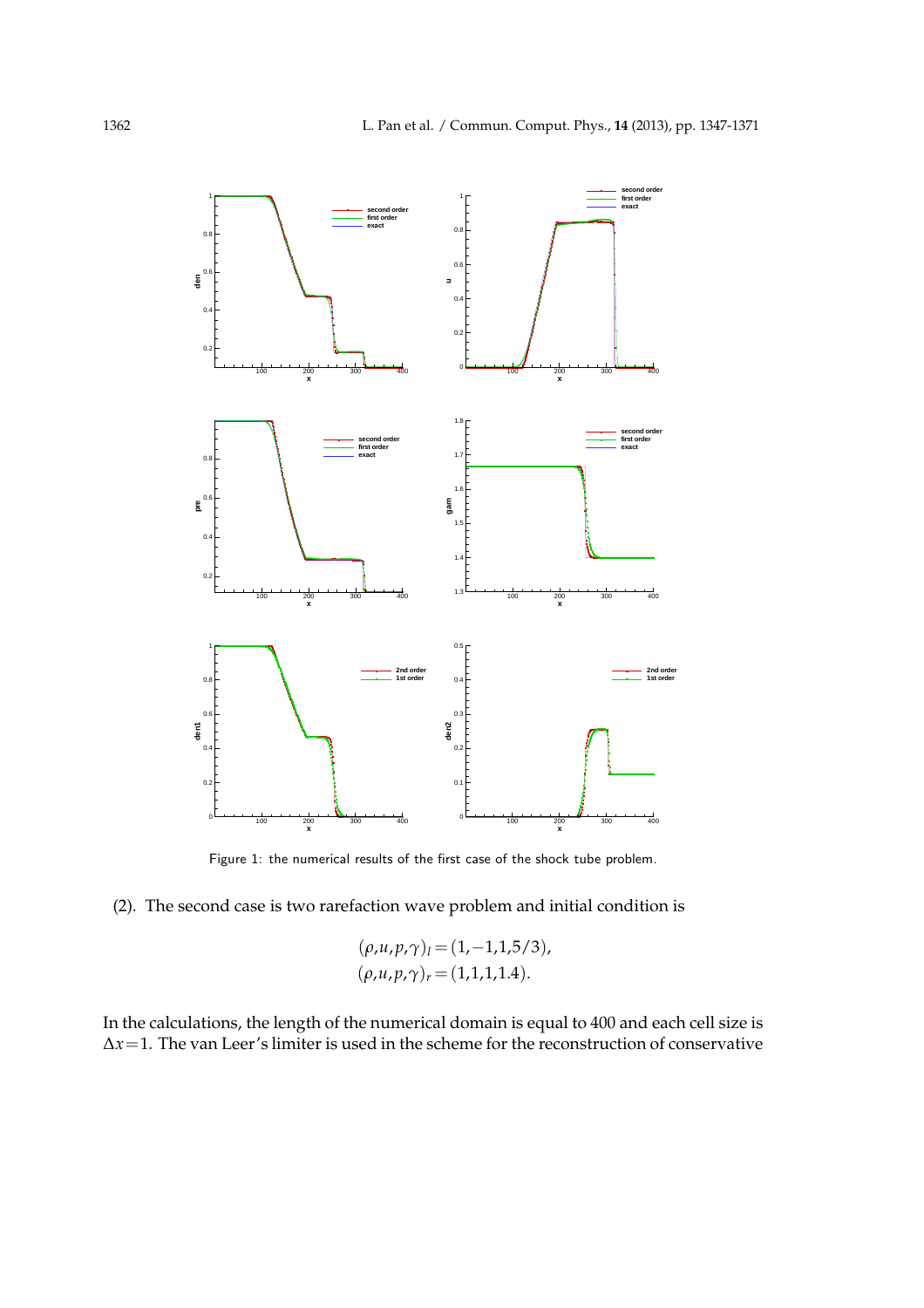

Figure 2: the numerical results of the second case of the shock tube problem.

variables for each component directly without imposing any specific numerical requirement for a smooth interface transition. The time step is determined by the common CFL condition where the CFL number is equal to 0.15. In the calculations, the initial discontinuities are located at *x*=200. The numerical solutions and exact solutions of the two tests are presented in Figs. 1 and 2 for the total density  $\rho_1 + \rho_2$ , average velocity  $U = \frac{\rho_1 U_1 + \rho_2 U_2}{\rho_1 + \rho_2}$  $\frac{\mu_1 + \mu_2 \mu_2}{\rho_1 + \rho_2}$ total pressure  $p = p_1 + p_2$ , average ratio of specific heat  $\gamma = \frac{\rho_1 \gamma_1 + \rho_2 \gamma_2}{\rho_1 + \rho_2}$  $\frac{\gamma_1+\rho_2\gamma_2}{\rho_1+\rho_2}$  in each cell at *t* = 60. Moreover, the numerical results of individual mass densities *ρ*1, *ρ*<sup>2</sup> for each component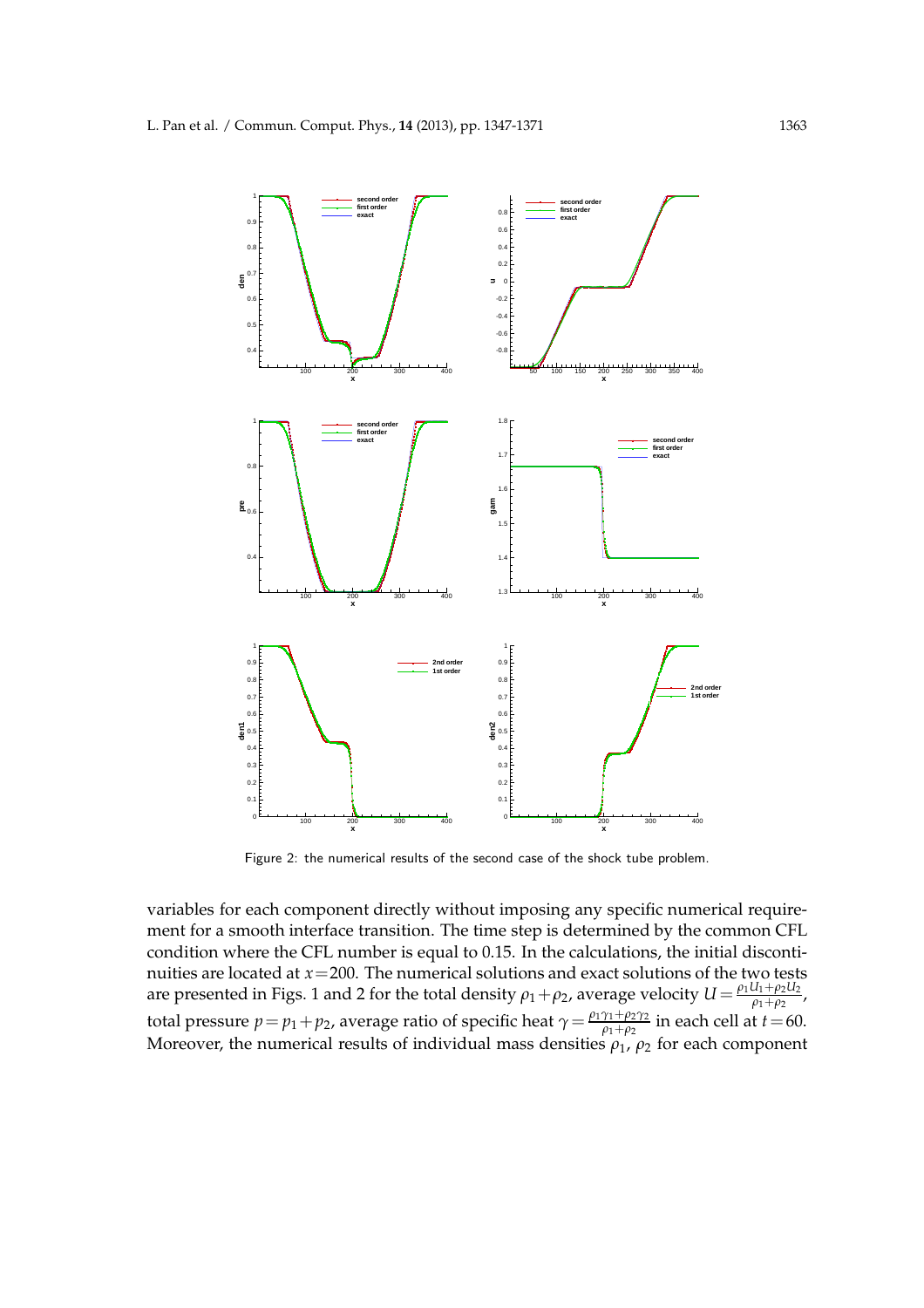in each cell at  $t = 60$  are also presented. Here we could observe that the total density, velocity, pressure and average ratio of specific heat are generally in good agreement with the exact solution.

## **4.2 The shock bubble interaction**

We consider the interaction of a Mach 1.22 shock wave with a helium cylindrical bubble [17]. Some theoretical analysis was presented in [31]. The problem was tested in the following two kinds of initial conditions:

(1). The first kind of initial condition is

| $(\rho, u, v, p, \gamma) = (1, 0, 0, 1, 1.4)$               | Pre-shock,  |
|-------------------------------------------------------------|-------------|
| $(\rho, u, v, p, \gamma) = (1.3764, 0.394, 0, 1.5698, 1.4)$ | Post-shock, |
| $(\rho, u, v, p, \gamma) = (3.1358, 0, 0, 1, 1.285)$        | Bubble.     |

### (2). The second kind of initial condition is

| $(\rho, u, v, p, \gamma) = (1, 0, 0, 1, 1.4)$               | Pre-shock,  |
|-------------------------------------------------------------|-------------|
| $(\rho, u, v, p, \gamma) = (1.3764, 0.394, 0, 1.5698, 1.4)$ | Post-shock, |
| $(\rho, u, v, p, \gamma) = (0.1358, 0, 0, 1, 1.67)$         | Bubble.     |

In this test, on the up and lower boundary, the reflection boundary conditions are used in the two tests. In the calculations,  $200 \times 100$  grids are used and each cell size is  $\Delta x = 1$ and ∆*y*=1. The bubble is assumed in both thermal and mechanical equilibrium with the surrounding air. The diameter of the bubble is 19 cells. Initially, the shock is located at  $x = 40$  and the center of bubble is at  $(x,y) = (61,50)$ . CFL number equals to 0.15. The results are shown in Figs. 3 and 4 where contours of density are given at three different times. We could observe that the numerical results reproduce the large-scale structure of the corresponding numerical result in [6, 8] and of the experiments described in [7].

### **4.3 Cylindrical implosion**

In this case, we consider the cylindrical implosion problem. A similar case was tested in [10] and some theoretical analysis was also presented in [31]. Initially, a cylindrical inner region with a lower density and lower pressure, the fluid is surrounded by the outer region with higher density and higher pressure fluid. The state evolves into an imploding shock inside the inner fluid and a rarefaction wave in the outer one. This test was performed on the two-dimensional domain of 200×200 cells of the size ∆*x*=∆*y*=1. The diameter of the inner zone is 40 cells. Outflow boundary conditions are imposed. The initial condition is:

| $(\rho, u, v, p, \gamma) = (1, 0, 0, 1, 1.67)$ | inner, |
|------------------------------------------------|--------|
| $(\rho, u, v, p, \gamma) = (3, 0, 0, 3, 1.4)$  | outer. |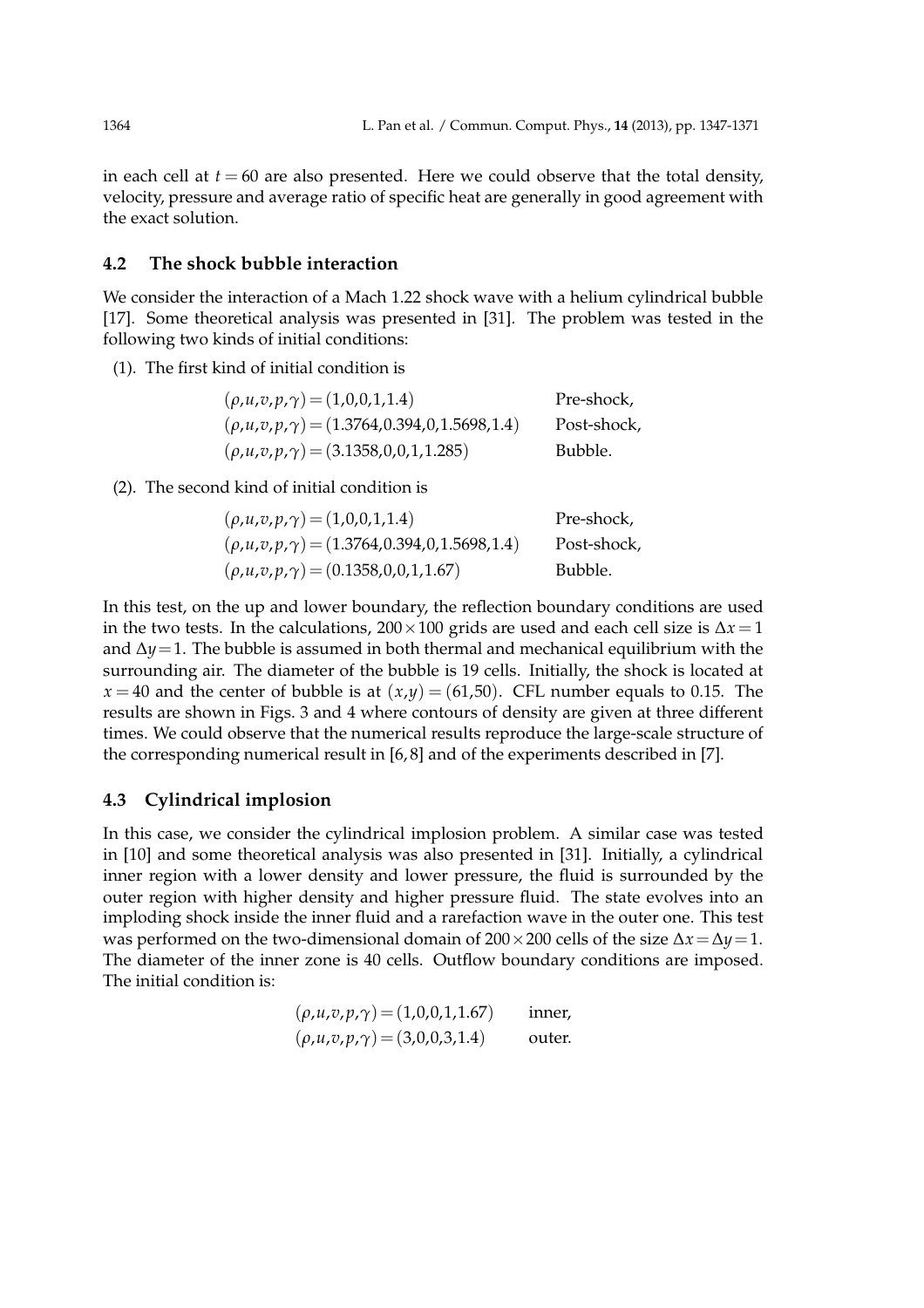

Figure 3: The first case of shock bubble interaction, the contour of density distribution is presented at time  $t = 50$  and  $t = 100$ .



Figure 4: The second case of shock bubble interaction, the contour of density distribution is presented at time  $t = 100$  and  $t = 200$ .

CFL number equals to 0.2. The numerical results of the individual densities  $\rho_1$  and  $\rho_2$  for each component are given at  $t = 15$  and  $t = 25$  at the fixed value  $y = 100$  in Fig. 5. And the total pressure profile of both species are presented at  $t = 10$ ,  $t = 15$ ,  $t = 20$ ,  $t = 23$  and  $t = 25$ in Fig. 6.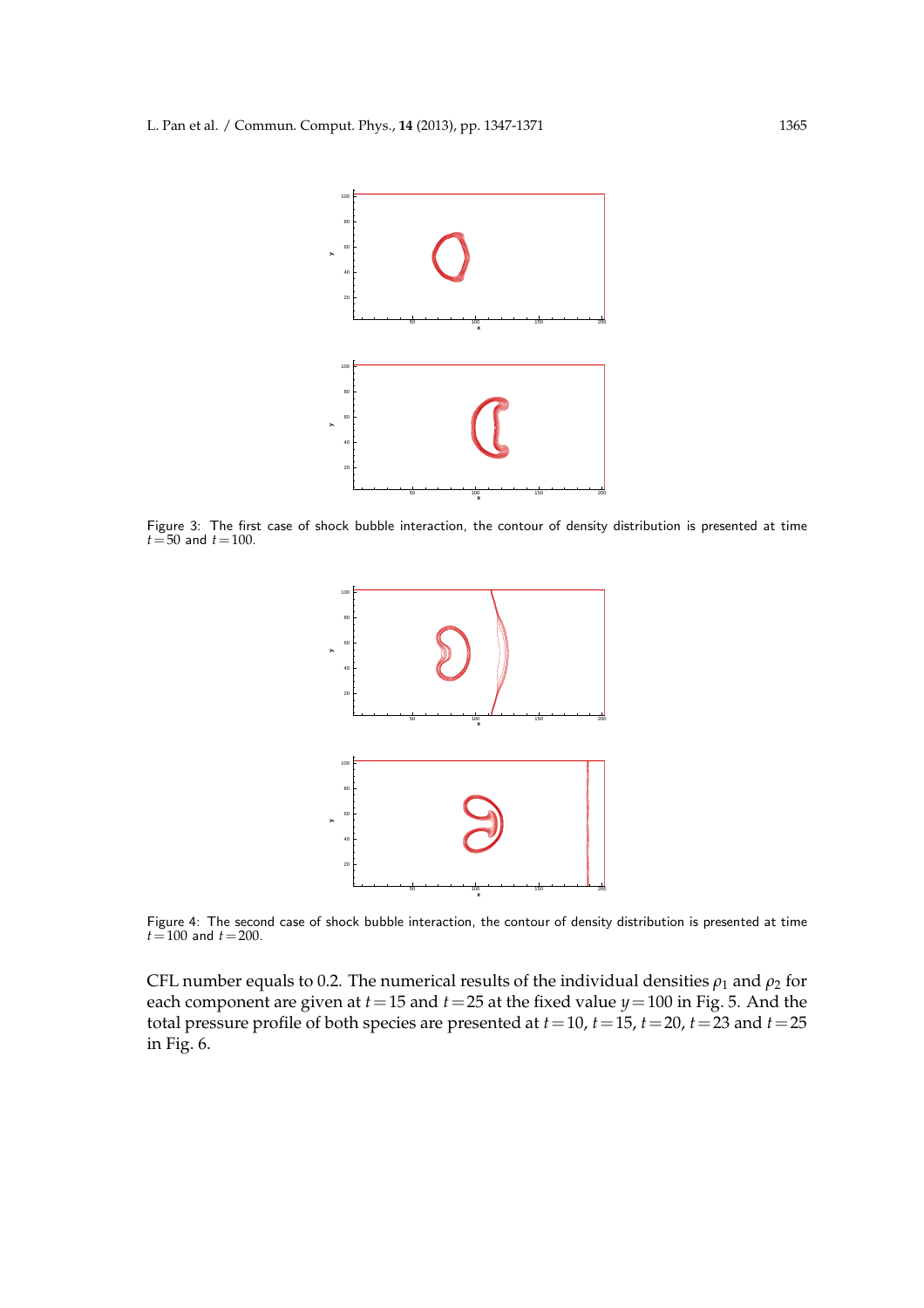

Figure 5: the density of individual mass densities  $\rho_1$  (green),  $\rho_2$  (blue) for each component are given at  $t\!=\!15$ and  $t=25$  at the fixed value  $y=100$ .



Figure 6: The contours of pressure at  $t=10$ ,  $t=15$ ,  $t=20$ ,  $t=23$  and  $t=25$  at the fixed value  $y=100$ .

## **5 Numerical analysis**

In the section above, the spurious oscillations of velocity and pressure were observed at the interface of two species. In this section, we analyze the reason of the spurious oscillation in the scheme proposed in the paper.

The following initial conditions with a density discontinuity evolving in uniform pressure and velocity [1] is taken into account:

$$
W(x,0) = \begin{cases} (\rho_L, \rho_L U_L, \rho_L E_L), & x < 0, \\ (\rho_R, \rho_R U_R, \rho_R E_R), & x > 0, \end{cases}
$$

where  $\rho_L \neq \rho_R$ ,  $\gamma_L \neq \gamma_R$ ,  $U_L = U_R = const$ ,  $p_L = p_R = const$ . The exact solution of pressure and velocity is constant.  $x = x_{k+1/2}$  is set as the interface of the two species. This initial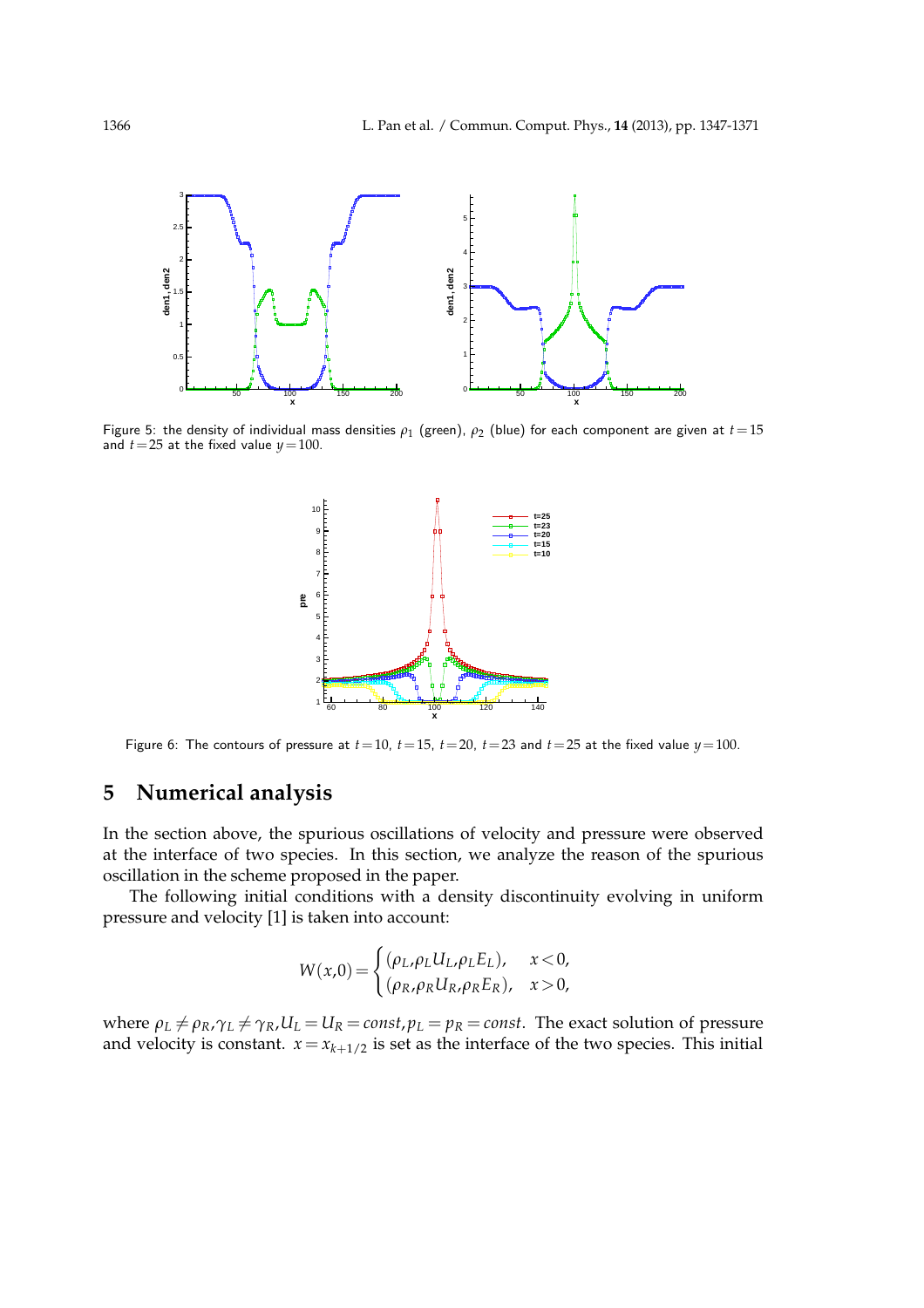condition can be converted into the following form:

$$
U_{1,j}^n = \begin{cases} (\rho_{1,j}^n, U_0, P_0), & j \le k, \\ (\rho_{1,j}^n, U_0, 0), & j > k, \end{cases} \qquad U_{2,j}^n = \begin{cases} (\rho_{2,j}^n, U_0, 0), & j \le k, \\ (\rho_{2,j}^n, U_0, P_0), & j > k. \end{cases}
$$

The initial condition of velocity and pressure can be written as:

$$
U_{i,k-1}^n = U_{i,k}^n = U_{i,k+1}^n = U_0 > 0, \quad i = 1,2
$$

and

$$
p_{1,k-1}^n = p_{1,k}^n = p_{2,k+1}^n = P_0,
$$
  

$$
p_{2,k-1}^n = p_{2,k}^n = p_{1,k+1}^n = 0.
$$

In the presented scheme, the method of operator splitting is used. It is observed that the ordinary equation part does not exert influence on the distribution of average velocity and total pressure in the next step. In consequence, we only need to focus on the hyperbolic part, i.e.

$$
W_{i,k}^{n+1} = W_{i,k}^n - \sigma(F_{i,k+1/2}^n - F_{i,k-1/2}^n),
$$
\n(5.1)

where  $\sigma = \frac{\Delta t}{\Delta x}$ .

However, the gas distribution function  $f_i$  is very complex and it is difficult to analyze the reason of spurious oscillations based on BGK scheme. So, for the sake of simplicity, the gas distribution functions could be simplified into the following KFVS form:

$$
f_{i,k+1/2} = g_{i,k}^n H(u) + g_{i,k+1}^n (1 - H(u)).
$$
\n(5.2)

The moments of *u* in the half space are denoted as:

$$
\rho_{i,k}^n < \cdots >_{k,+}^i = \int_{u>0} \int (\cdots) g_{i,k}^n du d\xi_i,
$$
  

$$
\rho_{i,k}^n < \cdots >_{k,-}^i = \int_{u<0} \int (\cdots) g_{i,k}^n du d\xi_i.
$$

Substituting (5.2) into the density equation of (5.1), and making use of the moment relation, we can obtain the density equation:

$$
\rho_{i,k}^{n+1} = \rho_{i,k}^n - \sigma(F_{i,k+1/2}^{n,M} - F_{i,k-1/2}^{n,M})
$$
  
= 
$$
\rho_{i,k}^n - \sigma\left(\rho_{i,k}^n < u^1 >_{k+1}^i + \rho_{i,k+1}^n < u^1 >_{k+1}^i - \rho_{i,k-1}^n < u^1 >_{k-1}^i + \rho_{i,k}^n < u^1 >_{k-1}^i\right).
$$
 (5.3)

In order to obtain an exact solution of this problem, the value of  $\rho_{i,k}^{n+1}$  $\sum_{i,k}^{n+1}$  is assumed to be exact in the following discussion.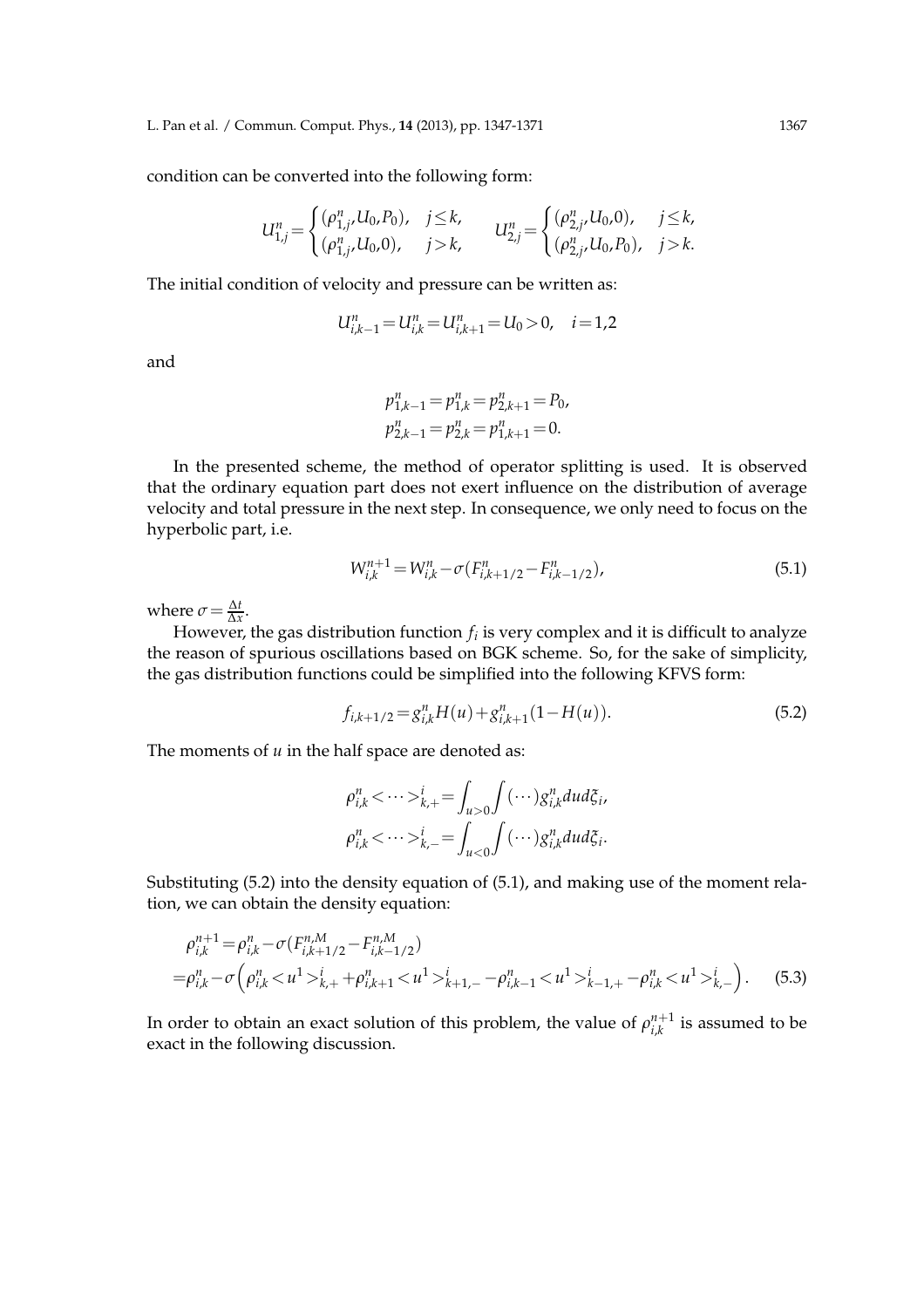For the momentum equation, we also make use of the moment relationship [24] and the initial conditions, the momentum equation can be written as:

$$
\rho_{i,k}^{n+1}U_{i,k}^{n+1} = \rho_{i,k}^{n}U_{i,k}^{n} - \sigma(F_{i,k+1/2}^{n,P} - F_{i,k-1/2}^{n,P})
$$
  
\n
$$
= \rho_{i,k}^{n}U_{i,k}^{n} - \sigma\left(\rho_{i,k}^{n} < u^{2} >_{k+1}^{i} + \rho_{i,k+1}^{n} < u^{2} >_{k+1,-}^{i} - \rho_{i,k-1}^{n} < u^{2} >_{k-1,+}^{i} - \rho_{i,k}^{n} < u^{2} >_{k,-}^{i}\right)
$$
  
\n
$$
= U_{0}\left(\rho_{i,k}^{n} - \sigma(\rho_{i,k}^{n} < u^{1} >_{k+1}^{i} + \rho_{i,k+1}^{n} < u^{1} >_{k+1,-}^{i} - \rho_{i,k-1}^{n} < u^{1} >_{k-1,+}^{i} - \rho_{i,k}^{n} < u^{1} >_{k,-}^{i}\right)
$$
  
\n
$$
+ \sigma\left(\rho_{i,k}^{n} < u^{0} >_{k,+}^{i} + \rho_{i,k+1}^{n} < u^{0} >_{k+1,-}^{i} - \rho_{i,k-1}^{n} < u^{0} >_{k-1,+}^{i} - \rho_{i,k}^{n} < u^{0} >_{k,-}^{i}\right).
$$

 $\text{Substituting } \rho_{i,k}^{n+1}U_{i,k}^{n+1}$  $\prod_{i,k}^{n+1}$  into the definition of average velocity, and making use of the initial condition, the average velocity  $U_k^{n+1}$  $\binom{n+1}{k}$  can be simplified as:

$$
U_k^{n+1} = \frac{\rho_{1,k}^{n+1} U_{1,k}^{n+1} + \rho_{2,k}^{n+1} U_{2,k}^{n+1}}{\rho_{1,k}^{n+1} + \rho_{2,k}^{n+1}} \\
= U_0 + \sigma \frac{P_0}{\rho_{1,k}^{n+1} + \rho_{2,k}^{n+1}} \left( \langle u^0 \rangle_{k,+}^i + \langle u^0 \rangle_{k+1,-}^i - \langle u^0 \rangle_{k-1,+}^i - \langle u^0 \rangle_{k,-}^i \right).
$$

In order to satisfy the exact solution  $U_k^{n+1} = U_0$ , we must have the following condition satisfied:

$$
\epsilon_0 = \langle u^0 \rangle_{k,+}^1 + \langle u^0 \rangle_{k+1,-}^2 - \langle u^0 \rangle_{k-1,+}^1 - \langle u^0 \rangle_{k,-}^1 = 0. \tag{5.4}
$$

If the exact solution of average velocity is satisfied, we take the energy equation into account. Similarly, according to the moment relationship, and for simplicity, denote Γ*<sup>i</sup>* =  $\frac{1}{\gamma_i-1}+\frac{1}{2}$ , the energy equation can be written into the following form:

$$
\rho_{i,k}^{n+1} E_{i,k}^{n+1} = \frac{1}{2} \rho_{i,k}^n U_0^2 + \frac{p_{i,k}^n}{\gamma_i - 1} \n- \frac{1}{2} \sigma U_0^2 \left( \rho_{i,k}^n < u^0 >_{k+1}^i + \rho_{i,k+1}^n < u^0 >_{k+1,-}^i - \rho_{i,k-1}^n < u^0 >_{k-1,+}^i - \rho_{i,k}^n < u^0 >_{k,-}^i \right) \n- \sigma \Gamma_i \left( p_{i,k}^n < u^1 >_{k+1}^i + p_{i,k+1}^n < u^1 >_{k+1,-}^i - p_{i,k-1}^n < u^1 >_{k-1,+}^i - p_{i,k}^n < u^1 >_{k,-}^i \right) \n+ \frac{1}{2} \sigma U_0 \left( p_{i,k}^n < u^0 >_{k+1}^i + p_{i,k+1}^n < u^0 >_{k+1,-}^i - p_{i,k-1}^n < u^0 >_{k-1,+}^i - p_{i,k}^n < u^0 >_{k,-}^i \right).
$$

By making use of the initial condition,  $\sum_{i=1}^{2} \rho_{i,k}^{n+1}$  $i, k$ <sup>1</sup> $E_{i,k}^{n+1}$  $\sum_{i,k}^{n+1}$  can be simplified as:

$$
\sum_{i=1}^{2} \rho_{i,k}^{n+1} E_{i,k}^{n+1} = \sum_{i=1}^{2} \left( \frac{1}{2} U_0^2 \rho_{i,k}^{n+1} + \frac{p_{i,k}^n}{\gamma_i - 1} \right) \n+ \frac{1}{2} \sigma U_0 P_0 \left( \langle u^0 \rangle_{k,+}^1 + \langle u^0 \rangle_{k+1,-}^2 - \langle u^0 \rangle_{k-1,+}^1 - \langle u^0 \rangle_{k,-}^1 \right) \n- \sigma P_0 \left( \Gamma_1 \langle u^1 \rangle_{k,+}^1 + \Gamma_2 \langle u^1 \rangle_{k+1,-}^2 - \Gamma_1 \langle u^1 \rangle_{k-1,+}^1 - \Gamma_1 \langle u^1 \rangle_{k,-}^1 \right).
$$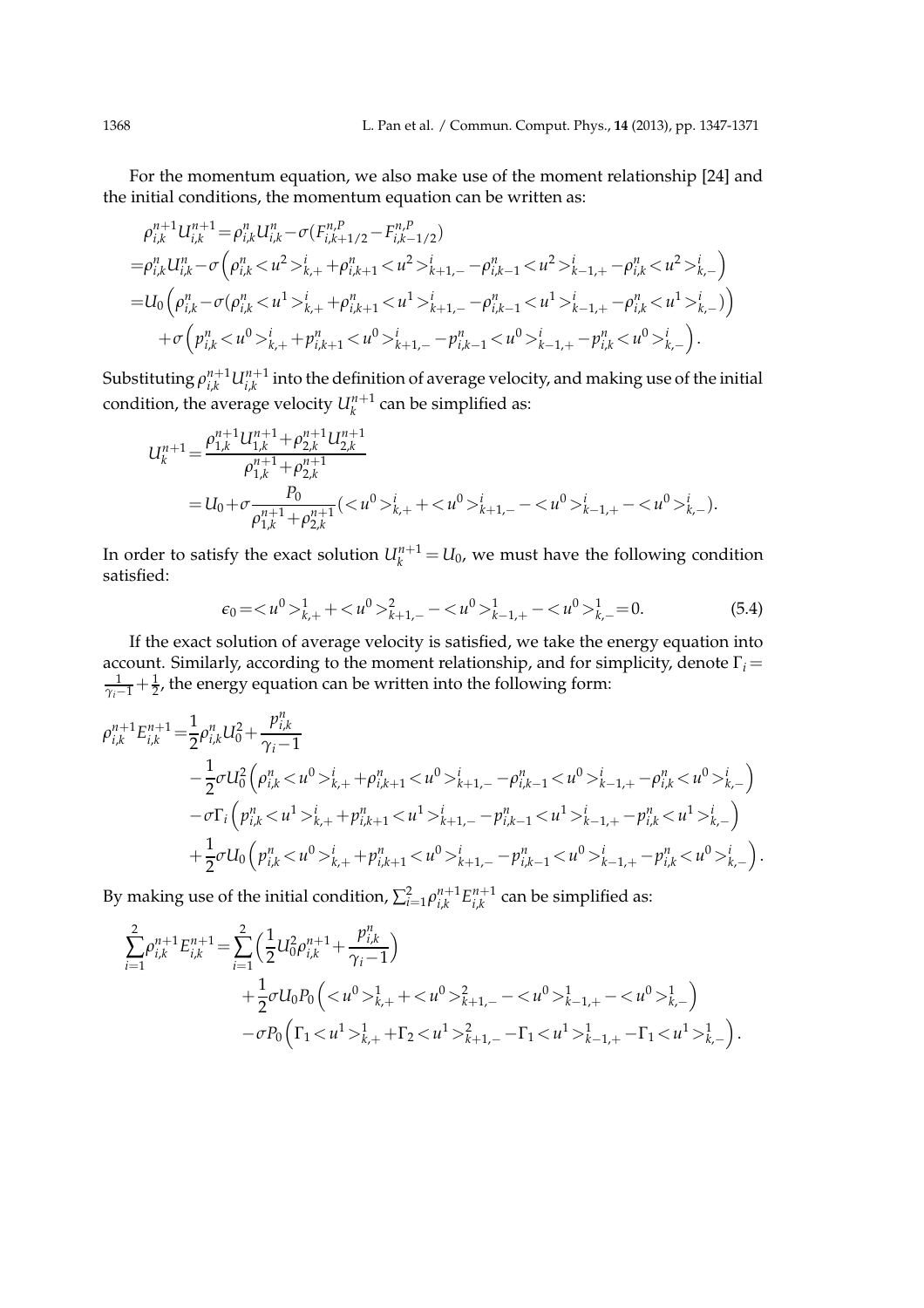Because  $U_k^n = U_0 > 0$ , the exact solution in the *k*-th cell must satisfy  $p_{1,k}^{n+1} = P_0$  and  $p_{2,k}^{n+1} = 0$ . In order to guarantee the exact solution in the  $n+1$ -th level and the energy conservation for the whole system, the following condition should also be satisfied:

$$
\epsilon_1 = \Gamma_1 < u^1 > \frac{1}{k_+} + \Gamma_2 < u^1 > \frac{2}{k_+} - \Gamma_1 < u^1 > \frac{1}{k_-} - \Gamma_1 < u^1 > \frac{1}{k_-} = 0. \tag{5.5}
$$

Thus, from the discussion above, in order to satisfy the exact solution of the initial condition, the following so-called moment conditions should be guaranteed:

$$
\epsilon_0 = \langle u^0 \rangle^1_{k,+} + \langle u^0 \rangle^2_{k+1,-} - \langle u^0 \rangle^1_{k-1,+} - \langle u^0 \rangle^1_{k,-} = 0,
$$
  
\n
$$
\epsilon_1 = \Gamma_1 \langle u^1 \rangle^1_{k,+} + \Gamma_2 \langle u^1 \rangle^2_{k+1,-} - \Gamma_1 \langle u^1 \rangle^1_{k-1,+} - \Gamma_1 \langle u^1 \rangle^1_{k,-} = 0.
$$

However, in most cases, it is difficult to satisfy the two conditions. Once one of these two conditions are violated, the spurious oscillation of velocity and pressure could be observed. It is the reason that generates the spurious oscillations at the interface.

Although the moment conditions are only based on the simplified form of our scheme, they will still become important criterions to construct gas kinetic schemes for the multicomponent flow in the future.

## **6 Conclusion**

In this paper, a new gas-kinetic scheme based on the two-species BGK model for the compressible multicomponent flows is presented. In two-species BGK model, both species are treated separately. In consequence, compared with other methods [8, 19, 26] for the compressible multicomponent flows, it is possible for us to obtain the information of each species. Different from the previous BGK schemes for the multicomponent flow, the collisions both between the same species and different species were taken into account. Based on the Chapman-Enskog expansion, the macroscopic governing equations corresponding to this model were derived. It is proved that the two-species BGK model satisfies the entropy condition. Based on this model, we constructed the numerical scheme. Because of the presence of the relaxation terms, the method of operator splitting is used. In the hyperbolic part, the numerical flux is obtained by taking moments of the gas distribution functions at the interface, which is obtained from the integral solution of the BGK equation. Numerical experiments are presented in this paper to validate the current approach in one and two dimensional cases. The numerical results are in good agreement with other numerical schemes  $[8, 9, 15, 26]$  and the experiments [17]. However, in the numerical test, the spurious oscillations were observed at the interface of the two species in the contour of velocity and pressure. We analyze the reason of the spurious oscillations and obtain the so-called moment conditions. Once these two conditions are violated, the oscillations will appear at the interface.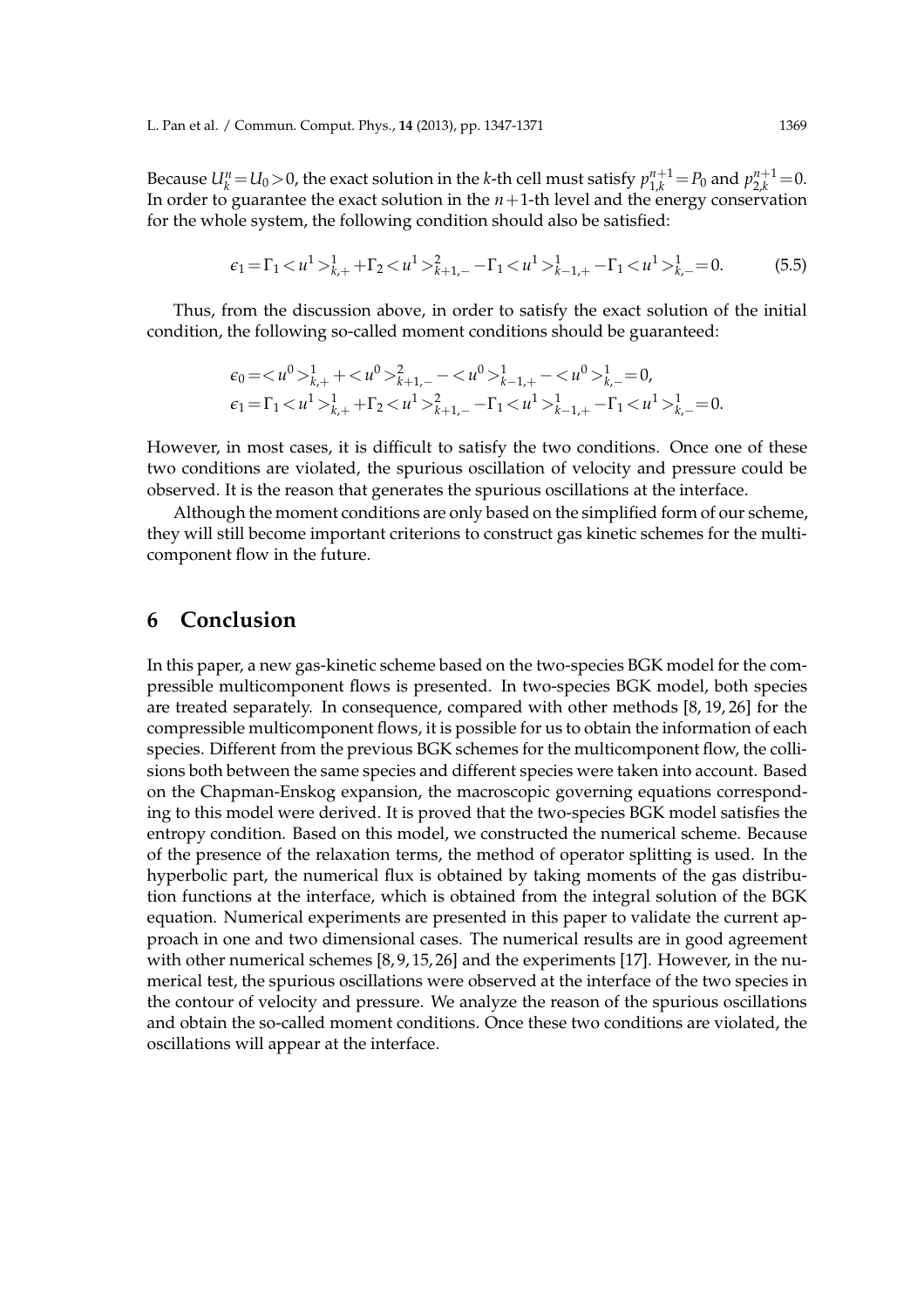## **Acknowledgments**

This work was supported by Natural Science Foundation of China (NSFC) No. 10931004, No. 11171037 and No. 91130021. The author would like to thank Professor Guoxi Ni for his useful suggestion.

### **References**

- [1] R. Abgrall, How to prevent pressure oscillations in multicomponent flow calculations, Aquasi conservative approach. J. Comput. Phys. 125 (1996) 150-160.
- [2] R. Abgrall and S. Karni, Computations of compressible multifluids, J. Comput. Phys. 169 (2001) 594-623.
- [3] P.L. Bhatnagar, E.P. Gross, M. Krook, A Model for Collision Processes in Gases I: Small Amplitude Processes in Charged and Neutral One-Component Systems, Phys. Rev. 94 (1954) 511-525.
- [4] C. Cercignani, The Boltzmann Equation and its Applications, Springer-Verlag, (1988).
- [5] S. Chapman, T.G. Cowling, The Mathematical theory of Non-Uniform Gases, third edition, Cambridge University Press, (1990).
- [6] R.P. Fedkiw, T. Aslam, B. Merriman, S. Osher, A non-oscillatory Eulerian approach to interfaces in multimaterial flows (the Ghost Fluid Method), J. Comput. Phys. 152 (1999) 457-492.
- [7] J.F. Haas, B. Strurtevant, Interactions of a shock waves with cylindrical and spherical gas inhomogeneites. Journal of Fluids Mechnetics. 181 (1987) 41-76.
- [8] S. Jiang, G.X. Ni, A *γ*-model BGK scheme for compressible multifluids, Int. J. Numer. Meth. Fluid 46 (2004) 163-182
- [9] S. Jiang, G.X. Ni, A second order *γ*-model BGK scheme for multifluids compressible flows. Applied numerical mathematics 57 (2007) 597-608.
- [10] A.D. Kotelnikov, D.C. Montgomery, A Kinetic Method for Computing Inhomogeneous Fluid Behavior, J. Comput. Phys. 134 (1997) 364-388.
- [11] S. Karni, Multicomponent flow calculations by a consistent premitive algorithm, J. Comput. Phys 128 (1994) 237-253.
- [12] S. Karni, Hybrid multifluid algorithms, SIAM J. Sci. Comput. 17 (1996) 1019.
- [13] B. Larrouturou, How to Preserve the Mass Fraction Positive When Computing Compressible Multi-component Flow, J. Comput. Phys. 95 (1991) 59-84.
- [14] Q. Li, K. Xu, S. Fu, A High-order Gas-Kinetic Navier-Stokes flow solver, J. Comput. Phys. 229 (2010) 6715-6731.
- [15] Y.S. Lian, K. Xu, A Gas-Kinetic Scheme for Multimaterial Flows and Its Application in Chemical Reactions. J. Comput. Phys.163 (2000) 349-375.
- [16] S. Osher, R.P. Fedkiw, Level set methods: An overview and some recent results, J. Comput. Phys. 169 (2001) 463-502.
- [17] J.J. Quirk, S. Karni, On the dynamics of a shock bubble interaction, J. Fluid Mech. 318 (1996) 129-163.
- [18] P.L. Roe, A new approach to computing discontinuous flow of several ideal gases, Technical Report, Cranfield Institute of Technology. 1984.
- [19] K.M. Shyue, An efficient shock-capturing algorithm for compressible multicomponent problems, J. Comput. Phys. 142 (1998) 208-242.